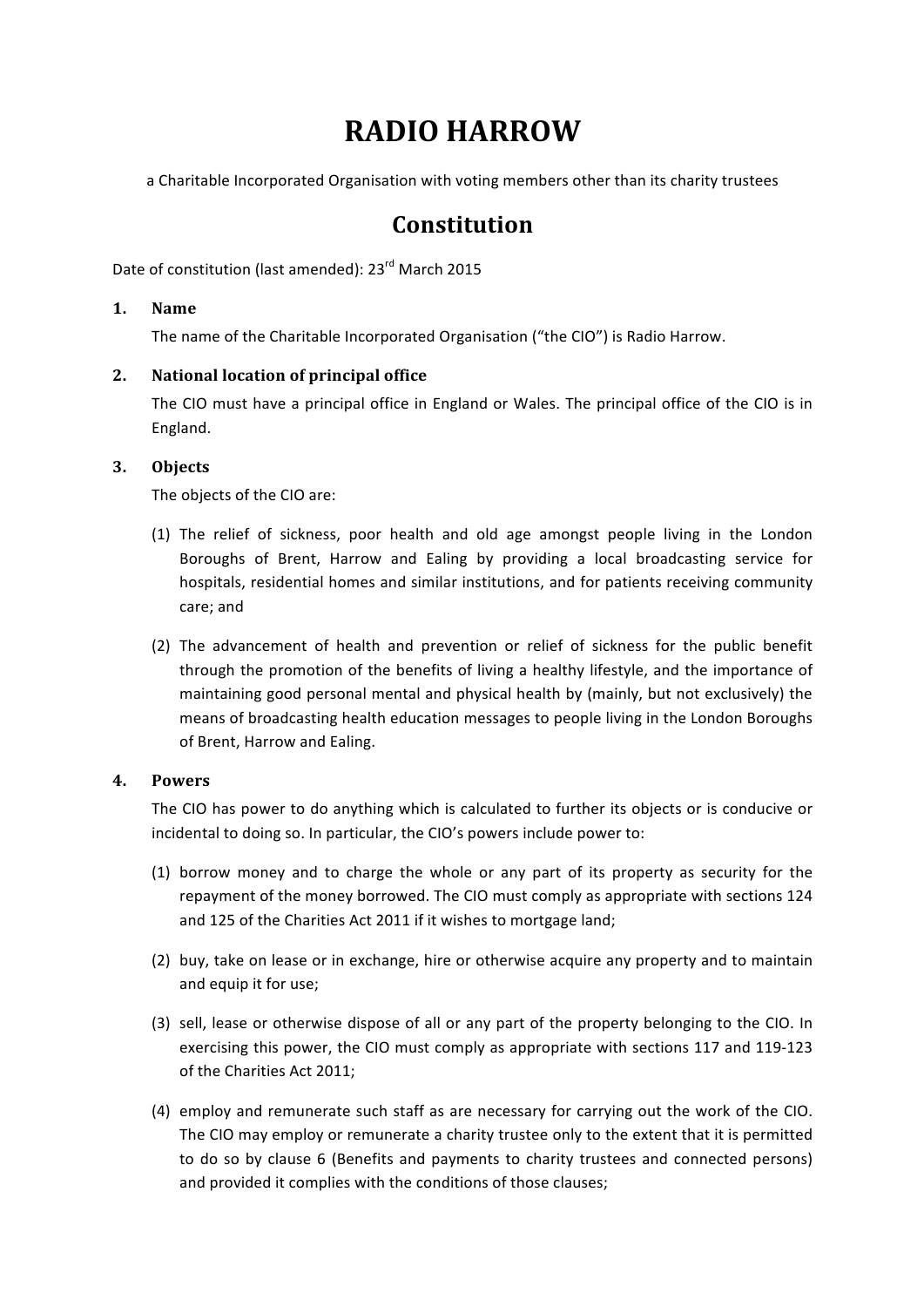(5) deposit or invest funds, employ a professional fund-manager, and arrange for the investments or other property of the CIO to be held in the name of a nominee, in the same manner and subject to the same conditions as the trustees of a trust are permitted to do by the Trustee Act 2000;

# **5. Application of income and property**

- (1) The income and property of the CIO must be applied solely towards the promotion of the objects.
	- (a) A charity trustee is entitled to be reimbursed from the property of the CIO or may pay out of such property reasonable expenses properly incurred by him or her when acting on behalf of the CIO.
	- (b) A charity trustee may benefit from trustee indemnity insurance cover purchased at the CIO's expense in accordance with, and subject to the conditions in, section 189 of the Charities Act 2011.
- (2) None of the income or property of the CIO may be paid or transferred directly or indirectly by way of dividend, bonus or otherwise by way of profit to any member of the CIO. This does not prevent a member who is not also a charity trustee receiving:
	- (a) a benefit from the CIO as a beneficiary of the CIO;
	- (b) reasonable and proper remuneration for any goods or services supplied to the CIO.
- (3) Nothing in this clause shall prevent a charity trustee or connected person receiving any benefit or payment which is authorised by Clause 6.
- **6. Benefits and payments to charity trustees and connected persons**
	- **(1) General provisions**

No charity trustee or connected person may:

- (a) buy or receive any goods or services from the CIO on terms preferential to those applicable to members of the public;
- (b) sell goods, services, or any interest in land to the CIO;
- (c) be employed by, or receive any remuneration from, the CIO;
- (d) receive any other financial benefit from the CIO;

unless the payment or benefit is permitted by sub-clause  $(2)$  of this clause, or authorised by the court or the Charity Commission ("the Commission"). In this clause, a "financial benefit" means a benefit, direct or indirect, which is either money or has a monetary value.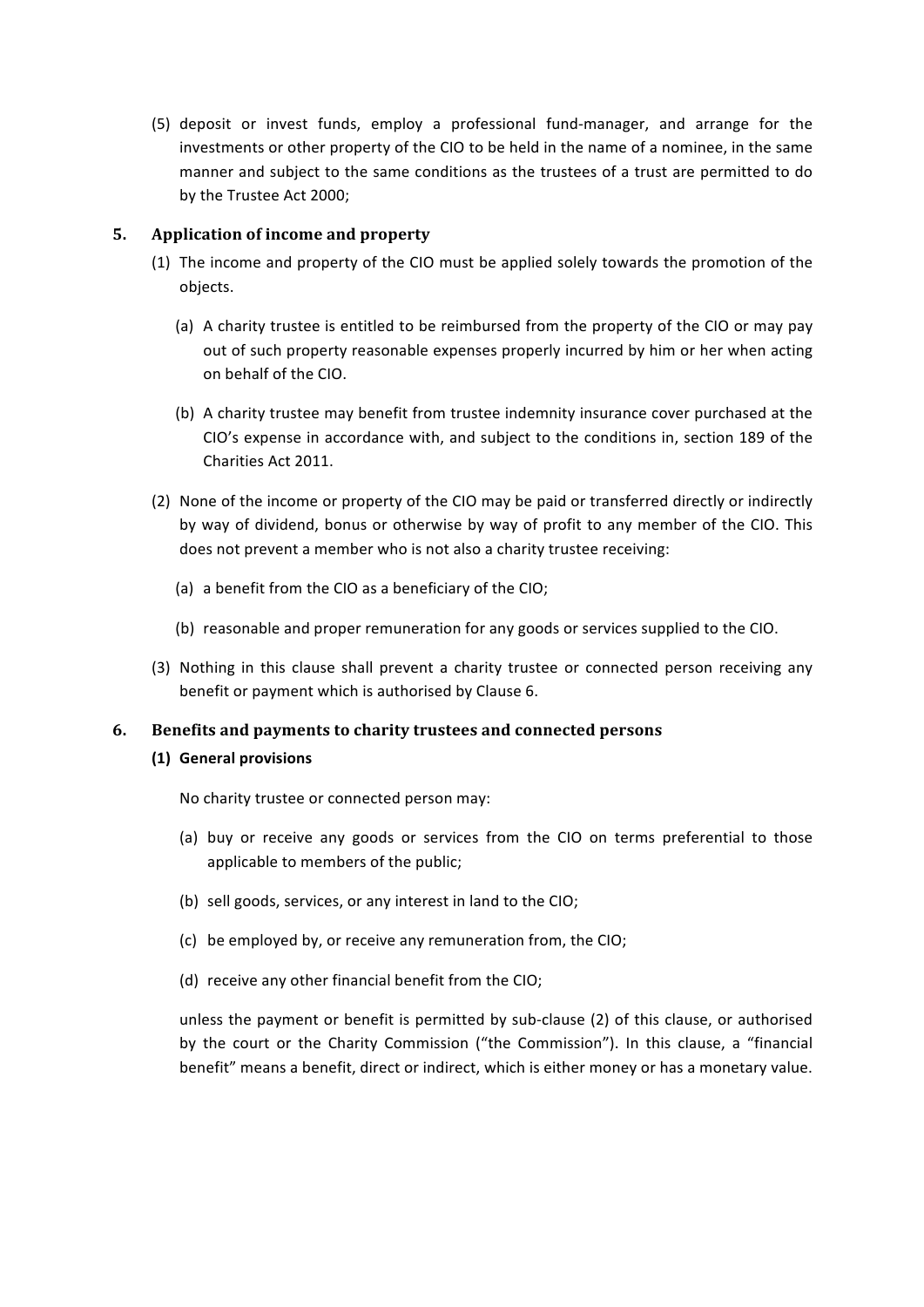#### **(2) Scope and powers permitting trustees' or connected persons' benefits**

- (a) A charity trustee or connected person may receive a benefit from the CIO as a beneficiary of the CIO provided that it is available generally to the beneficiaries of the CIO.
- (b) A charity trustee or connected person may enter into a contract for the supply of services, or of goods that are supplied in connection with the provision of services, to the CIO where that is permitted in accordance with, and subject to the conditions in, sections 185 to 188 of the Charities Act 2011.
- (c) Subject to sub-clause (3) of this clause a charity trustee or connected person may provide the CIO with goods that are not supplied in connection with services provided to the CIO by the charity trustee or connected person.
- (d) A charity trustee or connected person may receive interest on money lent to the CIO at a reasonable and proper rate which must be not more than the Bank of England bank rate (also known as the base rate).
- (e) A charity trustee or connected person may receive rent for premises let by the trustee or connected person to the CIO. The amount of the rent and the other terms of the lease must be reasonable and proper. The charity trustee concerned must withdraw from any meeting at which such a proposal or the rent or other terms of the lease are under discussion.
- (f) A charity trustee or connected person may take part in the normal trading and fundraising activities of the CIO on the same terms as members of the public.

#### **(3)** Payment for supply of goods only – controls

The CIO and its charity trustees may only rely upon the authority provided by sub-clause  $(2)(c)$  of this clause if each of the following conditions is satisfied:

- (a) The amount or maximum amount of the payment for the goods is set out in a written agreement between the CIO and the charity trustee or connected person supplying the goods ("the supplier").
- (b) The amount or maximum amount of the payment for the goods does not exceed what is reasonable in the circumstances for the supply of the goods in question.
- (c) The other charity trustees are satisfied that it is in the best interests of the CIO to contract with the supplier rather than with someone who is not a charity trustee or connected person. In reaching that decision the charity trustees must balance the advantage of contracting with a charity trustee or connected person against the disadvantages of doing so.
- (d) The supplier is absent from the part of any meeting at which there is discussion of the proposal to enter into a contract or arrangement with him or her or it with regard to the supply of goods to the CIO.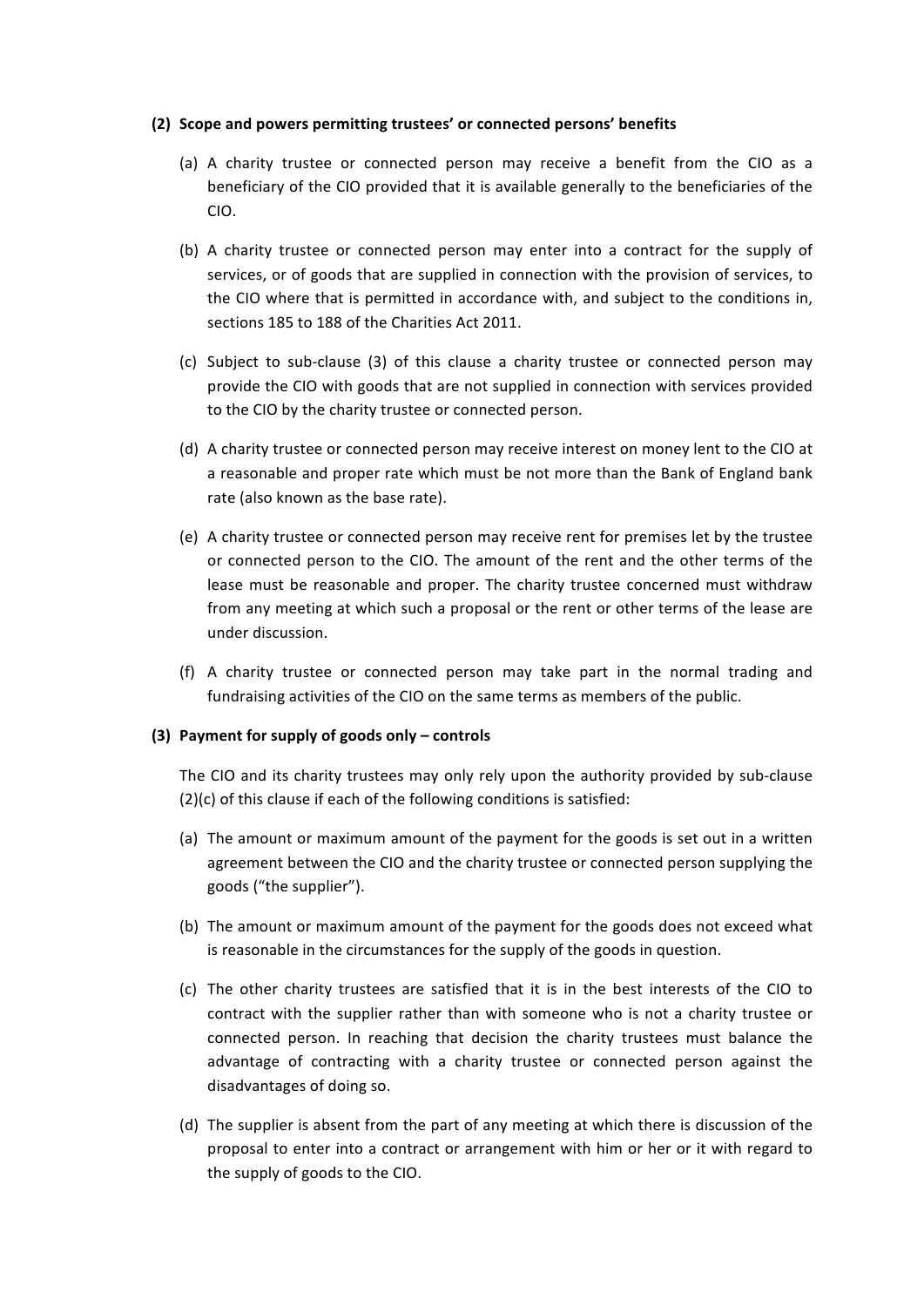- (e) The supplier does not vote on any such matter and is not to be counted when calculating whether a quorum of charity trustees is present at the meeting.
- (f) The reason for their decision is recorded by the charity trustees in the minute book.
- (g) A majority of the charity trustees then in office are not in receipt of remuneration or payments authorised by clause 6.
- $(4)$  In sub-clauses  $(2)$  and  $(3)$  of this clause:
	- (a) "the CIO" includes any company in which the CIO:
		- (i) holds more than 50% of the shares; or
		- (ii) controls more than 50% of the voting rights attached to the shares; or
		- (iii) has the right to appoint one or more directors to the board of the company;
	- (b) "connected person" includes any person within the definition set out in clause 30 (Interpretation);

# **7.** Conflicts of interest and conflicts of loyalty

A charity trustee must:

- (1) declare the nature and extent of any interest, direct or indirect, which he or she has in a proposed transaction or arrangement with the CIO or in any transaction or arrangement entered into by the CIO which has not previously been declared; and
- (2) absent himself or herself from any discussions of the charity trustees in which it is possible that a conflict of interest will arise between his or her duty to act solely in the interests of the CIO and any personal interest (including but not limited to any financial interest).

Any charity trustee absenting himself or herself from any discussions in accordance with this clause must not vote or be counted as part of the quorum in any decision of the charity trustees on the matter.

# **8.** Liability of members to contribute to the assets of the CIO if it is wound up

If the CIO is wound up, the members of the CIO have no liability to contribute to its assets and no personal responsibility for settling its debts and liabilities.

# **9.** Membership of the CIO

#### **(1) Admission of new members**

#### **(a) Eligibility**

Membership of the CIO is open to anyone who is interested in furthering its purposes, and who, by applying for membership, has indicated his, her or its agreement to become a member and acceptance of the duty of members set out in sub-clause (3) of this clause.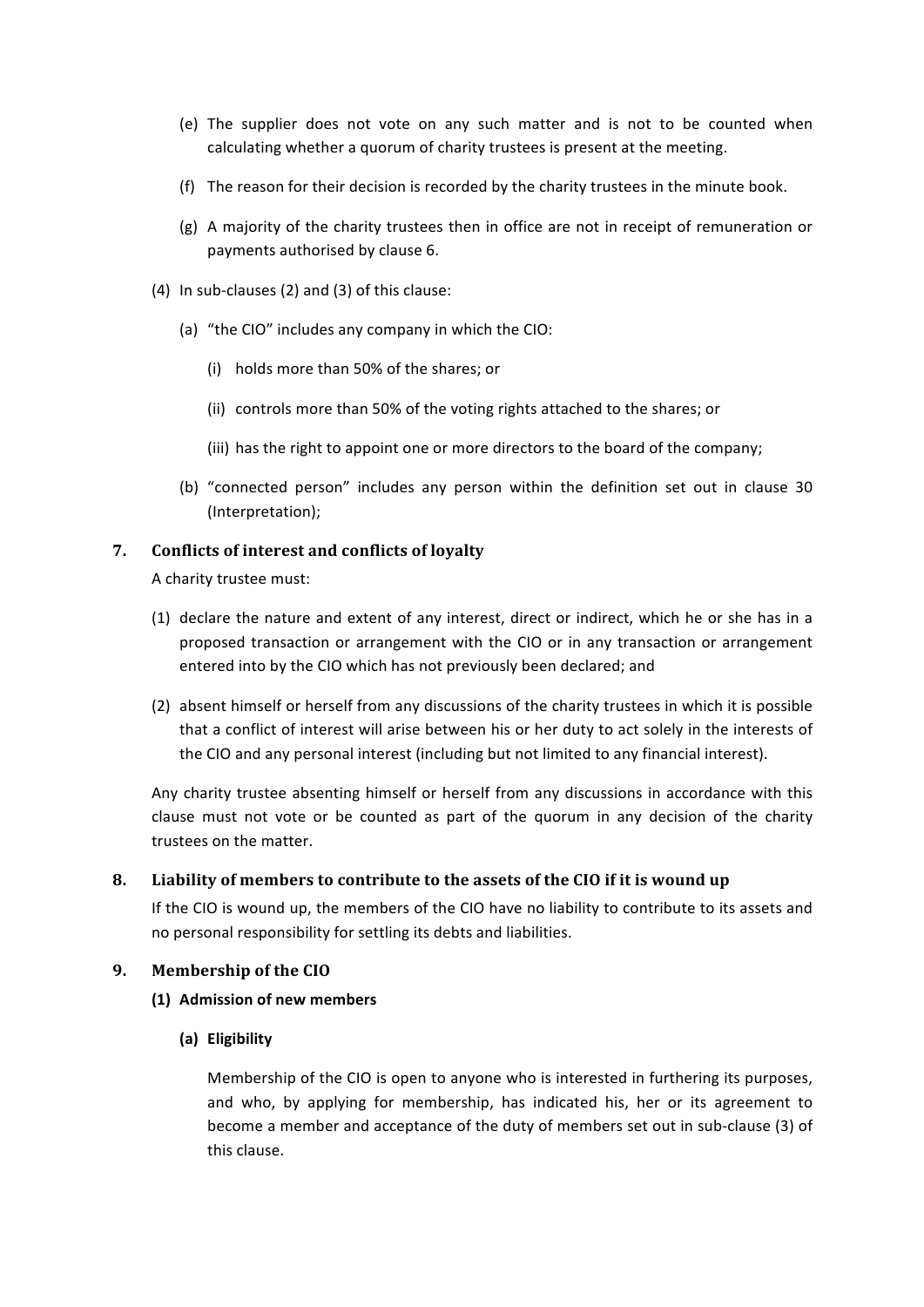A member may be an individual, a corporate body, or an individual or corporate body representing an organisation which is not incorporated.

#### **(b) Admission procedure**

The charity trustees:

- (i) may require applications for membership to be made in any reasonable way that they decide;
- (ii) may refuse an application for membership if they believe that it is in the best interests of the CIO for them to do so:
- (iii) shall, if they decide to refuse an application for membership, give the applicant their reasons for doing so, within 21 days of the decision being taken, and give the applicant the opportunity to appeal against the refusal; and
- (iv) shall give fair consideration to any such appeal, and shall inform the applicant of their decision, but any decision to confirm refusal of the application for membership shall be final.

#### **(2) Transfer of membership**

Membership of the CIO cannot be transferred to anyone else except in the case of an individual or corporate body representing an organisation which is not incorporated, whose membership may be transferred by the unincorporated organisation to a new representative. Such transfer of membership does not take effect until the CIO has received written notification of the transfer.

#### **(3) Duty of members**

It is the duty of each member of the CIO to exercise his or her powers as a member of the CIO in the way he or she decides in good faith would be most likely to further the purposes of the CIO.

#### **(4) Termination of membership**

- (a) Membership of the CIO comes to an end if:
	- (i) the member dies, or, in the case of an organisation (or the representative of an organisation) that organisation ceases to exist; or
	- (ii) the member sends a notice of resignation to the charity trustees; or
	- (iii) any sum of money owed by the member to the CIO is not paid in full within three months of its falling due; or
	- (iv) the charity trustees decide that it is in the best interests of the CIO that the member in question should be removed from membership, and pass a resolution to that effect.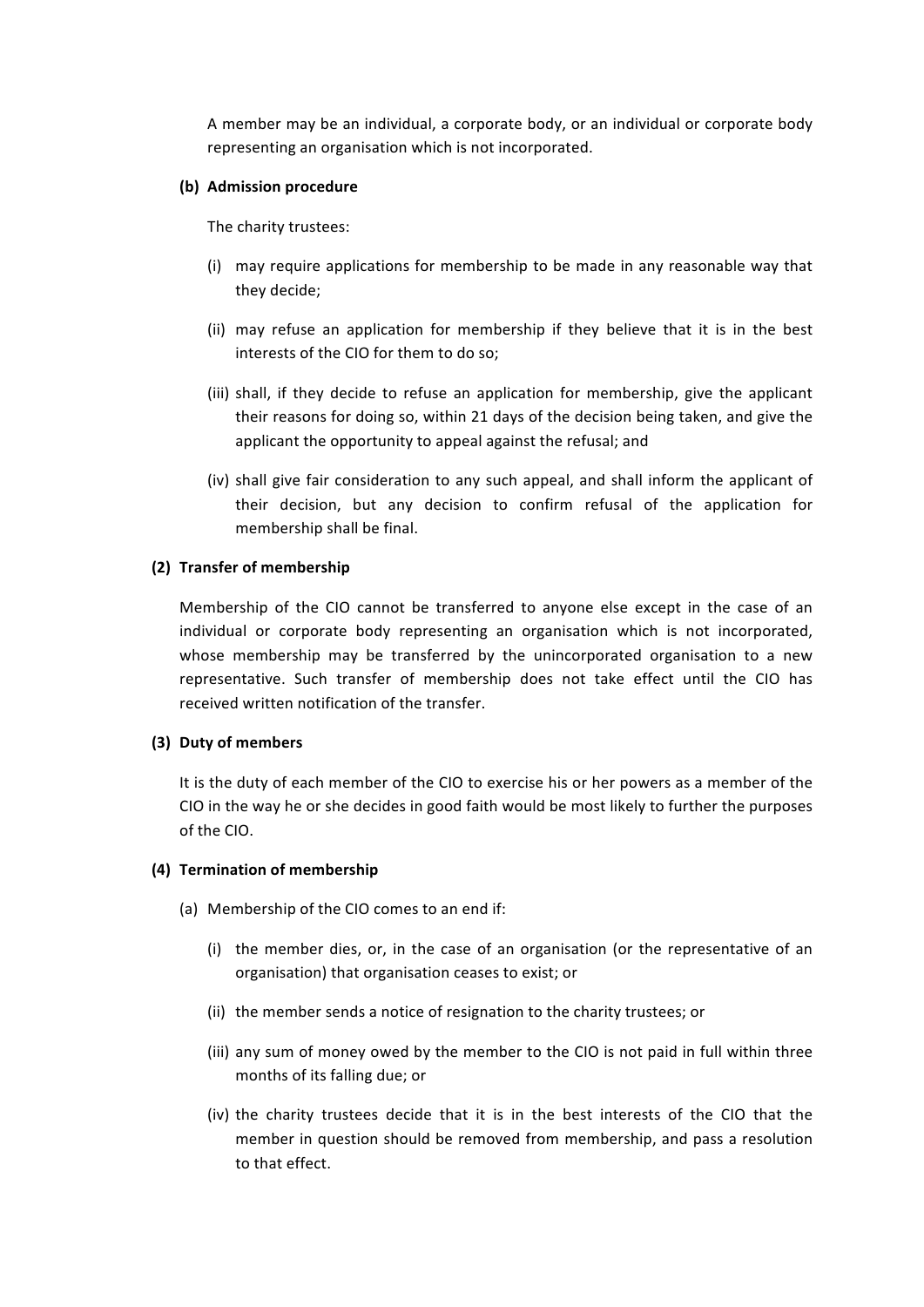- (b) Before the charity trustees take any decision to remove someone from membership of the CIO they must:
	- (i) inform the member of the reasons why it is proposed to remove him, her or it from membership;
	- (ii) give the member at least 21 clear days' notice in which to make representations to the charity trustees as to why he, she or it should not be removed from membership;
	- (iii) at a duly constituted meeting of the charity trustees, consider whether or not the member should be removed from membership;
	- (iv) consider at that meeting any representations which the member makes as to why the member should not be removed; and
	- (v) allow the member, or the member's representative, to make those representations in person at that meeting, if the member so chooses.

#### **(5) Membership fees**

The CIO may require members to pay reasonable membership fees to the CIO.

#### **(6) Informal or associate (non-voting) membership**

- (a) The charity trustees may create associate or other classes of non-voting membership, and may determine the rights and obligations of any such members (including payment of membership fees), and the conditions for admission to, and termination of membership of any such class of members.
- (b) Other references in this constitution to "members" and "membership" do not apply to non-voting members, and non-voting members do not qualify as members for any purpose under the Charities Acts, General Regulations or Dissolution Regulations.

#### **10. Members' decisions**

#### **(1) General provisions**

Except for those decisions that must be taken in a particular way as indicated in sub-clause (4) of this clause, decisions of the members of the CIO may be taken either by vote at a general meeting as provided in sub-clause (2) of this clause or by written resolution as provided in sub-clause (3) of this clause.

#### **(2) Taking ordinary decisions by vote**

Subject to sub-clause (4) of this clause, any decision of the members of the CIO may be taken by means of a resolution at a general meeting. Such a resolution may be passed by a simple majority of votes cast at the meeting (including votes cast by postal or email ballot, and proxy votes).

#### **(3) Taking ordinary decisions by written resolution without a general meeting**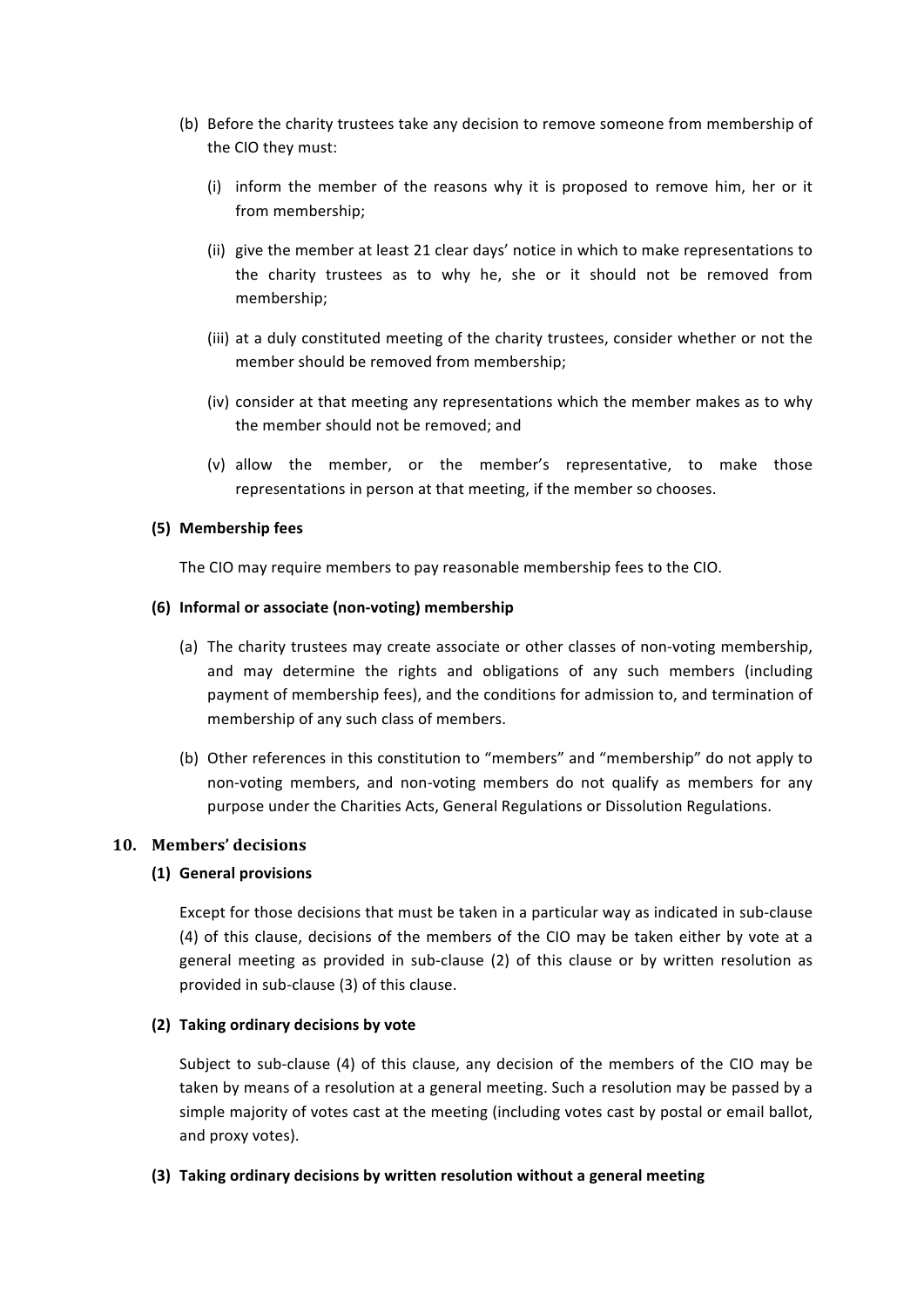- (a) Subject to sub-clause  $(4)$  of this clause, a resolution in writing agreed by a simple majority of all the members who would have been entitled to vote upon it had it been proposed at a general meeting shall be effective, provided that:
	- (i) a copy of the proposed resolution has been sent to all the members eligible to vote: and
	- (ii) a simple majority of members has signified its agreement to the resolution in a document or documents which are received at the principal office within the period of 28 days beginning with the circulation date. The document signifying a member's agreement must be authenticated by their signature (or in the case of an organisation which is a member, by execution according to its usual procedure), by a statement of their identity accompanying the document, or in such other manner as the CIO has specified.
- (b) The resolution in writing may comprise several copies to which one or more members has signified their agreement.
- (c) Eligibility to vote on the resolution is limited to members who are members of the CIO on the date when the proposal is first circulated in accordance with paragraph (a) above.
- (d) Not less than 10% of the members of the CIO may request the charity trustees to make a proposal for decision by the members.
- (e) The charity trustees must within 21 days of receiving such a request comply with it if:
	- (i) The proposal is not frivolous or vexatious, and does not involve the publication of defamatory material;
	- (ii) The proposal is stated with sufficient clarity to enable effect to be given to it if it is agreed by the members; and
	- (iii) Effect can lawfully be given to the proposal if it is so agreed.
- (f) Sub-clauses (a) to (c) of this clause apply to a proposal made at the request of members.

#### **(4) Decisions that must be taken in a particular way**

- (a) Any decision to remove a trustee must be taken in accordance with clause 15(2).
- (b) Any decision to amend this constitution must be taken in accordance with clause 28 of this constitution (Amendment of constitution).
- (c) Any decision to wind up or dissolve the CIO must be taken in accordance with clause 29 of this constitution (Voluntary winding up or dissolution). Any decision to amalgamate or transfer the undertaking of the CIO to one or more other CIOs must be taken in accordance with the provisions of the Charities Act 2011.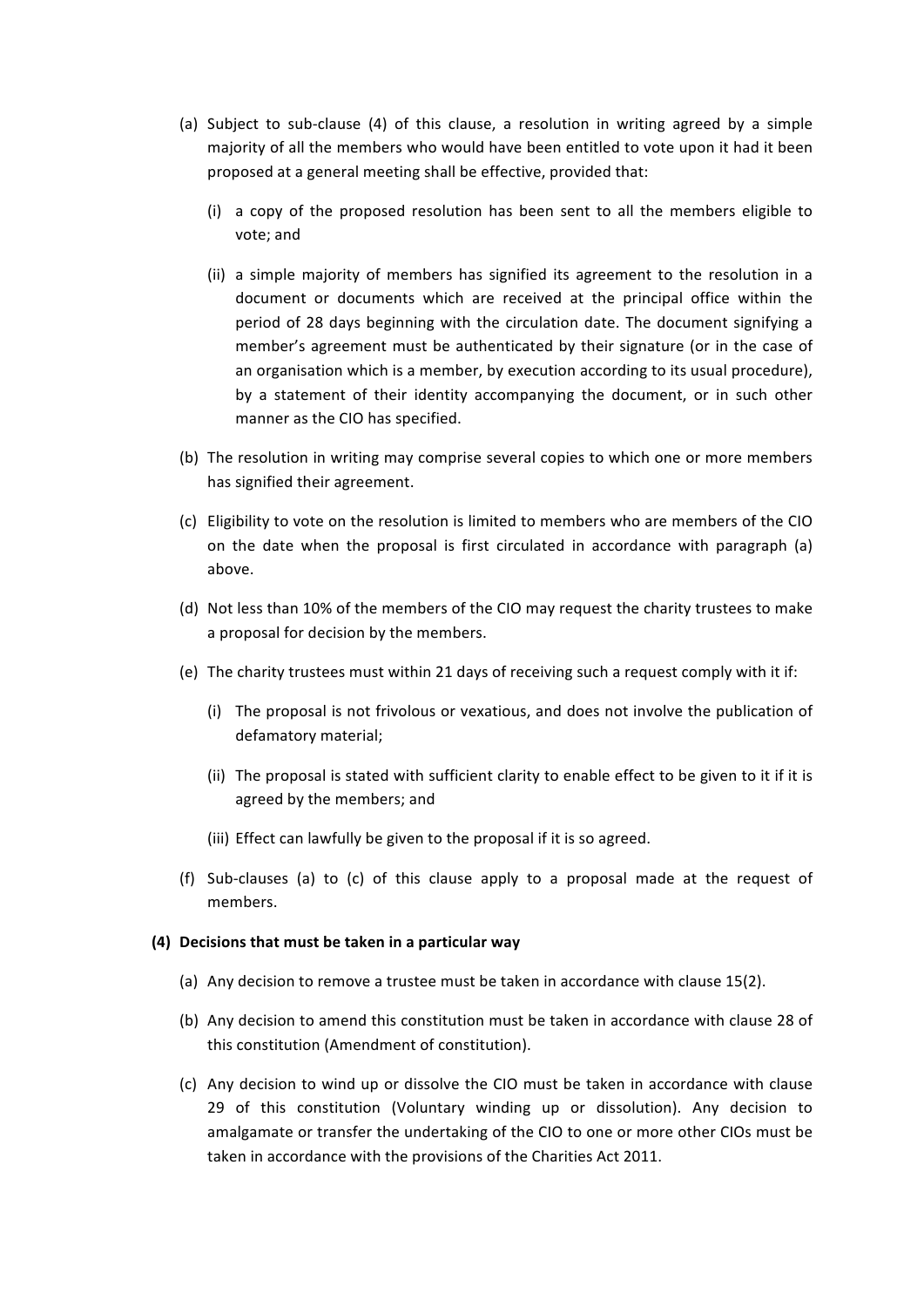#### 11. General meetings of members

# **(1) Types of general meeting**

There must be an annual general meeting (AGM) of the members of the CIO. The first AGM must be held within 18 months of the registration of the CIO, and subsequent AGMs must be held at intervals of not more than 15 months. The AGM must receive the annual statement of accounts (duly audited or examined where applicable) and the trustees' annual report, and must elect trustees as required under clause 13.

Other general meetings of the members of the CIO may be held at any time.

All general meetings must be held in accordance with the following provisions.

# **(2) Calling general meetings**

- (a) The charity trustees:
	- (i) must call the annual general meeting of the members of the CIO in accordance with sub-clause (1) of this clause, and identify it as such in the notice of the meeting; and
	- (ii) may call any other general meeting of the members at any time.
- (b) The charity trustees must, within 21 days, call a general meeting of the members of the CIO if:
	- (i) they receive a request to do so from at least 10% of the members of the CIO; and
	- (ii) the request states the general nature of the business to be dealt with at the meeting, and is authenticated by the member(s) making the request.
- (c) If, at the time of any such request, there has not been any general meeting of the members of the CIO for more than 12 months, then sub-clause (b)(i) of this clause shall have effect as if 5% were substituted for 10%.
- (d) Any such request may include particulars of a resolution that may properly be proposed, and is intended to be proposed, at the meeting.
- (e) A resolution may only properly be proposed if it is lawful, and is not defamatory. frivolous or vexatious.
- (f) Any general meeting called by the charity trustees at the request of the members of the CIO must be held within 28 days from the date on which it is called.
- $(g)$  If the charity trustees fail to comply with this obligation to call a general meeting at the request of its members, then the members who requested the meeting may themselves call a general meeting.
- (h) A general meeting called in this way must be held not more than 3 months after the date when the members first requested the meeting.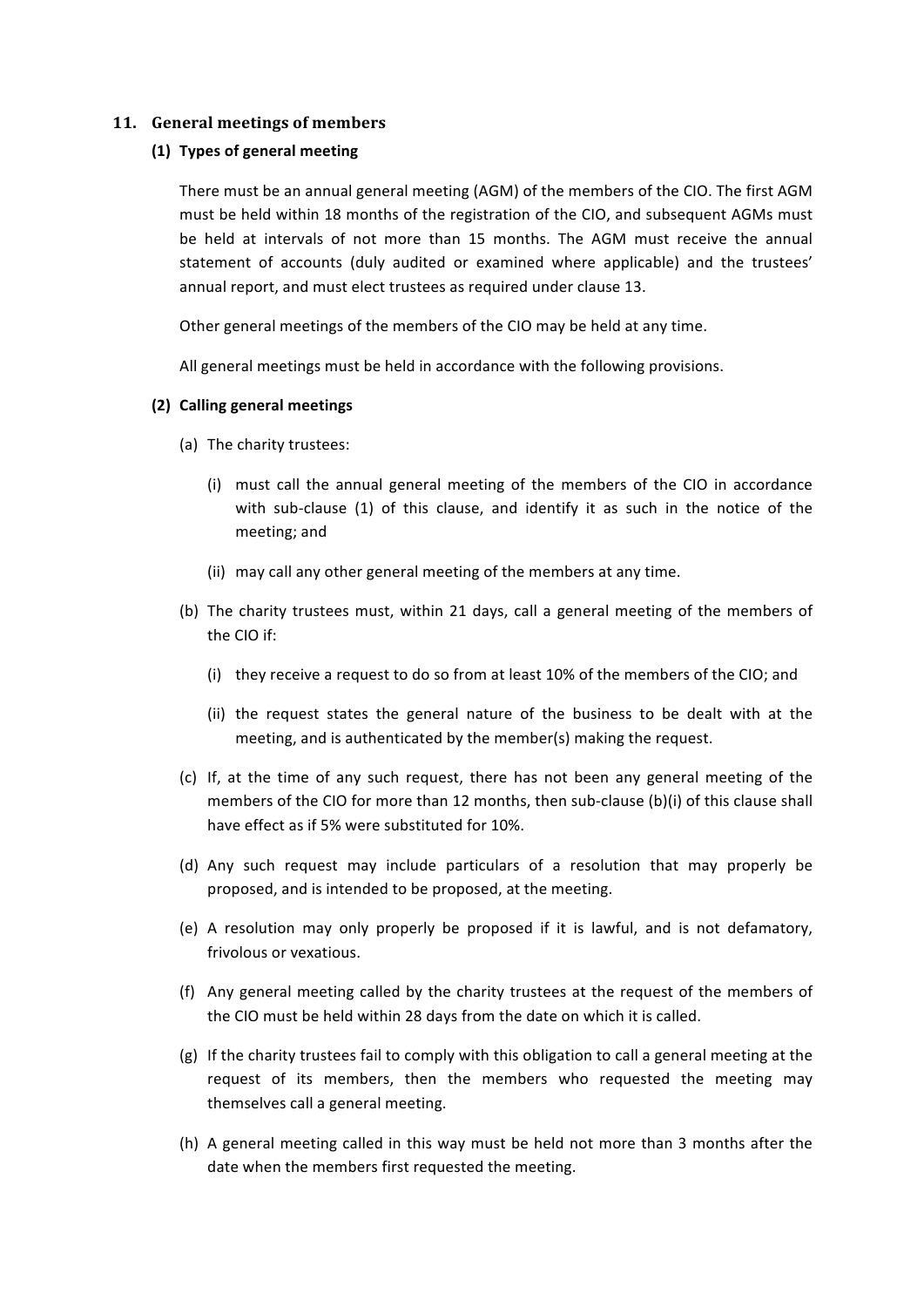(i) The CIO must reimburse any reasonable expenses incurred by the members calling a general meeting by reason of the failure of the charity trustees to duly call the meeting, but the CIO shall be entitled to be indemnified by the charity trustees who were responsible for such failure.

#### **(3) Notice of general meetings**

- (a) The charity trustees, or, as the case may be, the relevant members of the CIO, must give at least 14 clear days' notice of any general meeting to all of the members, and to any charity trustee of the CIO who is not a member.
- (b) If it is agreed by not less than 90% of all members of the CIO, any resolution may be proposed and passed at the meeting even though the requirements of sub-clause  $(3)(a)$  of this clause have not been met. This sub-clause does not apply where a specified period of notice is strictly required by another clause in this constitution, by the Charities Act 2011 or by the General Regulations.
- (c) The notice of any general meeting must:
	- (i) state the time and date of the meeting:
	- (ii) give the address at which the meeting is to take place;
	- (iii) give particulars of any resolution which is to be moved at the meeting, and of the general nature of any other business to be dealt with at the meeting; and
	- (iv) if a proposal to alter the constitution of the CIO is to be considered at the meeting, include the text of the proposed alteration;
	- (v) include, with the notice for the AGM, the annual statement of accounts and trustees' annual report, details of persons standing for election or re-election as trustee, or where allowed under clause 22 (Use of electronic communications). details of where the information may be found on the CIO's website.
- (d) Proof that an envelope containing a notice was properly addressed, prepaid and posted; or that an electronic form of notice was properly addressed and sent, shall be conclusive evidence that the notice was given. Notice shall be deemed to be given 48 hours after it was posted or sent.
- (e) The proceedings of a meeting shall not be invalidated because a member who was entitled to receive notice of the meeting did not receive it because of accidental omission by the CIO.

#### **(4) Chairing of general meetings**

The person nominated as chair by the charity trustees under clause 19(2) (Chairing of meetings), shall, if present at the general meeting and willing to act, preside as chair of the meeting. Subject to that, the members of the CIO who are present at a general meeting shall elect a chair to preside at the meeting.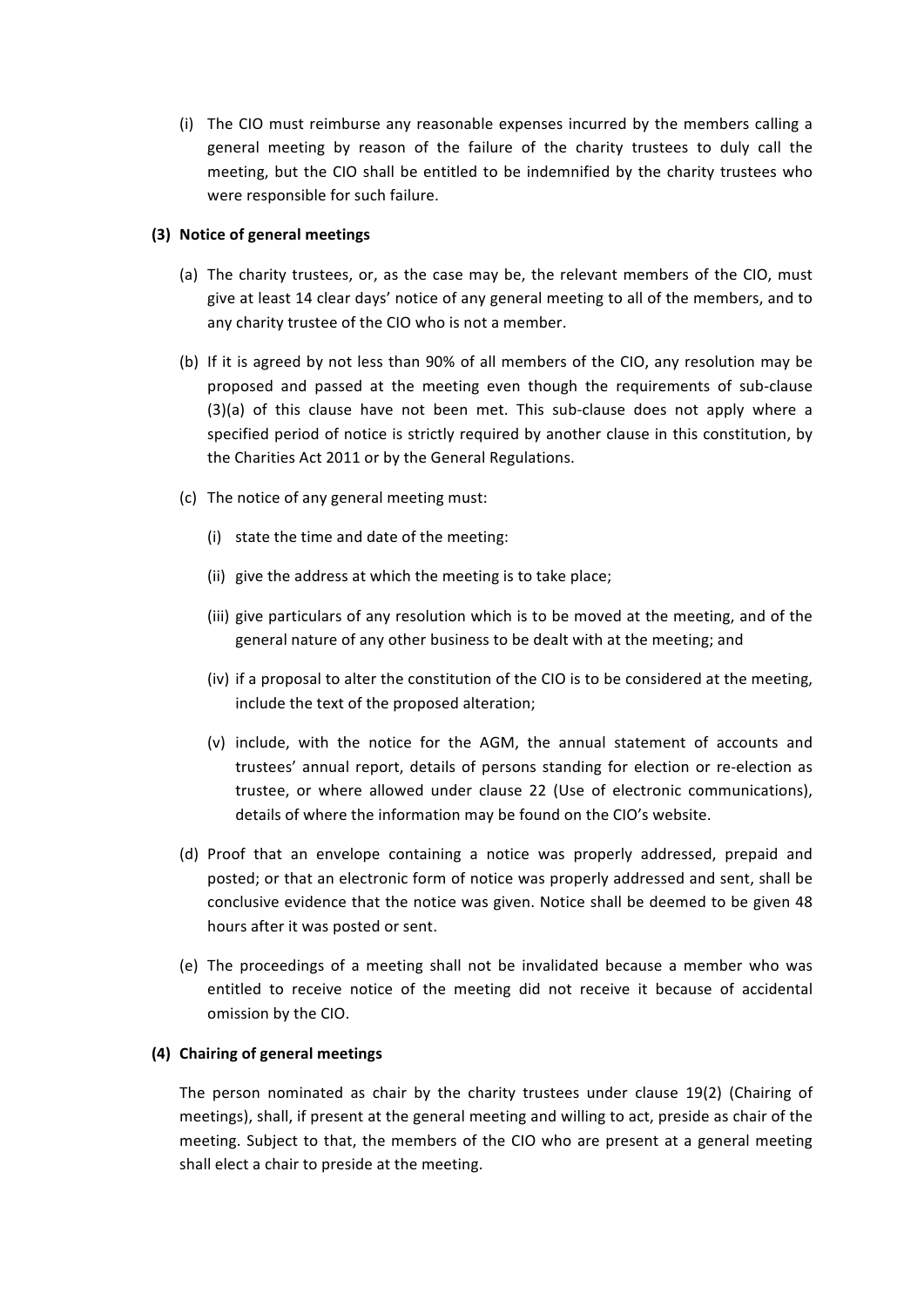#### **(5) Quorum at general meetings**

- (a) No business may be transacted at any general meeting of the members of the CIO unless a quorum is present when the meeting starts.
- (b) Subject to the following provisions, the quorum for general meetings shall be the greater of 5% or three members. An organisation represented by a person present at the meeting in accordance with sub-clause (7) of this clause, is counted as being present in person.
- (c) If the meeting has been called by or at the request of the members and a quorum is not present within 15 minutes of the starting time specified in the notice of the meeting, the meeting is closed.
- (d) If the meeting has been called in any other way and a quorum is not present within 15 minutes of the starting time specified in the notice of the meeting, the chair must adjourn the meeting. The date, time and place at which the meeting will resume must either be announced by the chair or be notified to the CIO's members at least seven clear days before the date on which it will resume.
- (e) If a quorum is not present within 15 minutes of the start time of the adjourned meeting, the member or members present at the meeting constitute a quorum.
- (f) If at any time during the meeting a quorum ceases to be present, the meeting may discuss issues and make recommendations to the trustees but may not make any decisions. If decisions are required which must be made by a meeting of the members, the meeting must be adjourned.

#### **(6) Voting at general meetings**

- (a) Any decision other than one falling within clause 10(4) (Decisions that must be taken in a particular way) shall be taken by a simple majority of votes cast at the meeting (including proxy and postal votes). Every member has one vote.
- (b) A resolution put to the vote of a meeting shall be decided on a show of hands, unless (before or on the declaration of the result of the show of hands) a poll is duly demanded. A poll may be demanded by the chair or by at least 10% of the members present in person or by proxy at the meeting.
- (c) A poll demanded on the election of a person to chair the meeting or on a question of adjournment must be taken immediately. A poll on any other matter shall be taken, and the result of the poll shall be announced, in such manner as the chair of the meeting shall decide, provided that the poll must be taken, and the result of the poll announced, within 30 days of the demand for the poll.
- (d) A poll may be taken:
	- (i) at the meeting at which it was demanded; or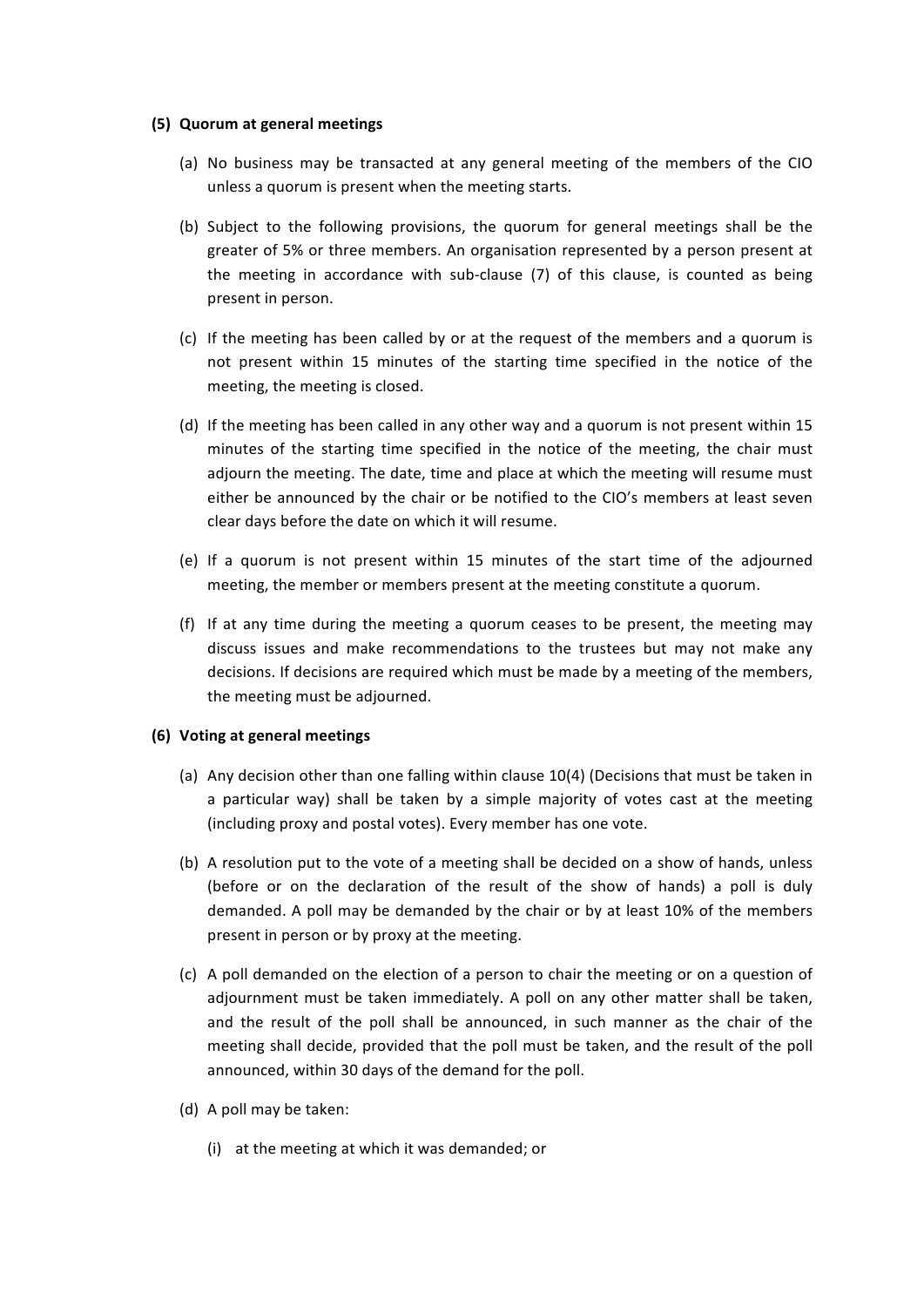- (ii) at some other time and place specified by the chair; or
- (iii) through the use of postal or electronic communications.
- (e) Any objection to the qualification of any voter must be raised at the meeting at which the vote is cast and the decision of the chair of the meeting shall be final.

#### **(7) Proxy voting**

- (a) Any member of the CIO may appoint another person as a proxy to exercise all or any of that member's rights to attend, speak and vote at a general meeting of the CIO. Proxies must be appointed by a notice in writing (a "proxy notice") which:
	- (i) states the name and address of the member appointing the proxy;
	- (ii) identifies the person appointed to be that member's proxy and the general meeting in relation to which that person is appointed;
	- (iii) is signed by or on behalf of the member appointing the proxy, or is authenticated in such manner as the CIO may determine; and
	- (iv) is delivered to the CIO in accordance with the constitution and any instructions contained in the notice of the general meeting to which they relate.
- (b) The CIO may require proxy notices to be delivered in a particular form, and may specify different forms for different purposes.
- (c) Proxy notices may (but do not have to) specify how the proxy appointed under them is to vote (or that the proxy is to abstain from voting) on one or more resolutions.
- (d) Unless a proxy notice indicates otherwise, it must be treated as:
	- (i) allowing the person appointed under it as a proxy discretion as to how to vote on any ancillary or procedural resolutions put to the meeting; and
	- (ii) appointing that person as a proxy in relation to any adjournment of the general meeting to which it relates as well as the meeting itself.
- (e) A member who is entitled to attend, speak or vote (either on a show of hands or on a poll) at a general meeting remains so entitled in respect of that meeting or any adjournment of it, even though a valid proxy notice has been delivered to the CIO by or on behalf of that member.
- (f) An appointment under a proxy notice may be revoked by delivering to the CIO a notice in writing given by or on behalf of the member by whom or on whose behalf the proxy notice was given.
- $(g)$  A notice revoking a proxy appointment only takes effect if it is delivered before the start of the meeting or adjourned meeting to which it relates.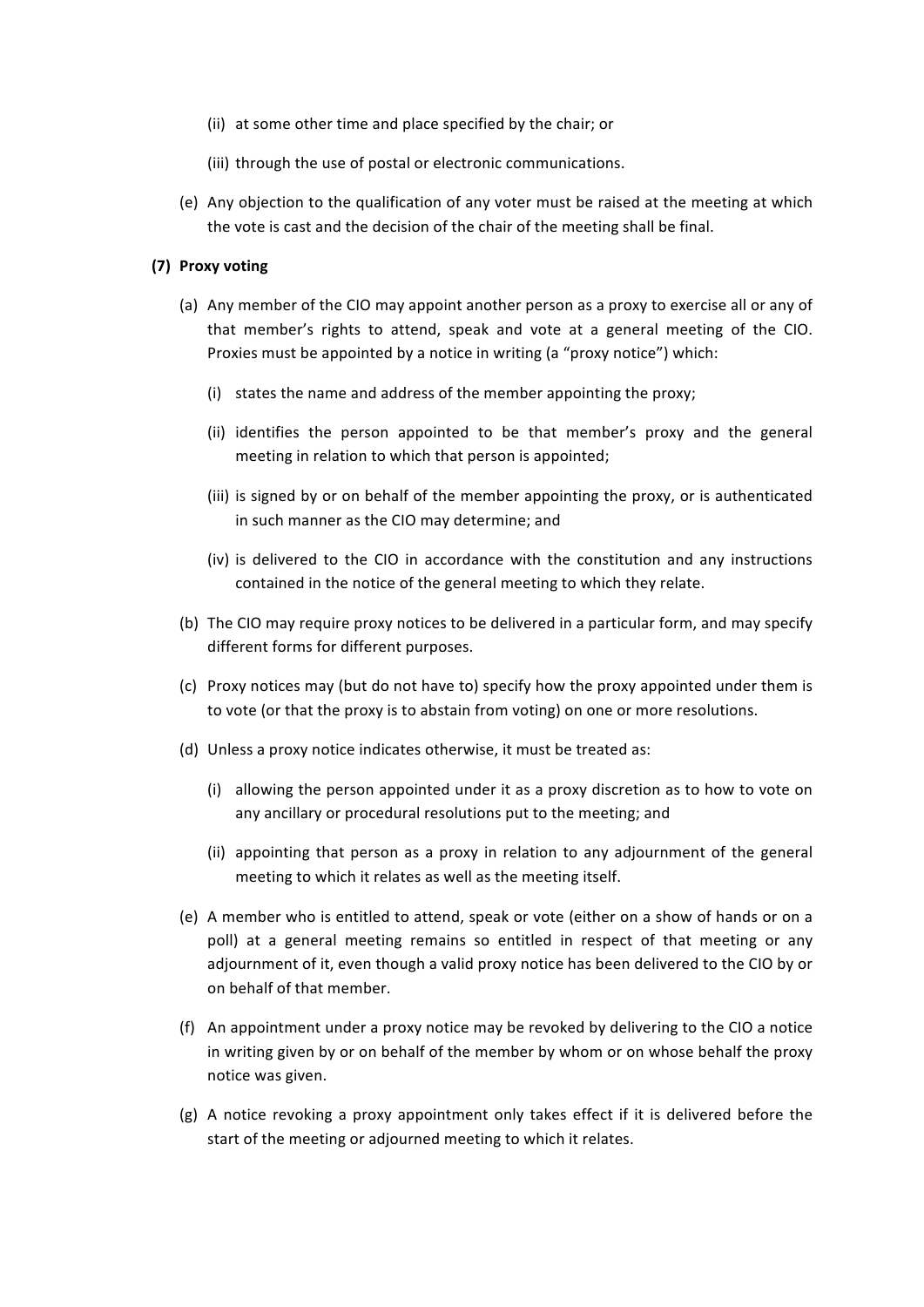(h) If a proxy notice is not signed or authenticated by the member appointing the proxy, it must be accompanied by written evidence that the person who signed or authenticated it on that member's behalf had authority to do so.

#### **(8) Postal Voting**

- (a) The CIO may, if the charity trustees so decide, allow the members to vote by post or electronic mail ("email") to elect charity trustees or to make a decision on any matter that is being decided at a general meeting of the members.
- (b) The charity trustees must appoint at least two persons independent of the CIO to serve as scrutineers to supervise the conduct of the postal/email ballot and the counting of votes.
- (c) If postal and/or email voting is to be allowed on a matter, the CIO must send to members of the CIO not less than 21 days before the deadline for receipt of votes cast in this way:
	- (i) a notice by email, if the member has agreed to receive notices in this way under clause 22 (Use of electronic communications), including an explanation of the purpose of the vote and the voting procedure to be followed by the member, and a voting form capable of being returned by email or post to the CIO, containing details of the resolution being put to a vote, or of the candidates for election, as applicable;
	- (ii) a notice by post to all other members, including a written explanation of the purpose of the postal vote and the voting procedure to be followed by the member; and a postal voting form containing details of the resolution being put to a vote, or of the candidates for election, as applicable.
- (d) The voting procedure must require all forms returned by post to be in an envelope with the member's name and signature, and nothing else, on the outside, inside another envelope addressed to 'The Scrutineers for Radio Harrow', at the CIO's principal office or such other postal address as is specified in the voting procedure.
- (e) The voting procedure for votes cast by email must require the member's name to be at the top of the email, and the email must be authenticated in the manner specified in the voting procedure.
- (f) Email votes must be returned to an email address used only for this purpose and must be accessed only by a scrutineer.
- (g) The voting procedure must specify the closing date and time for receipt of votes, and must state that any votes received after the closing date or not complying with the voting procedure will be invalid and not be counted.
- (h) The scrutineers must make a list of names of members casting valid votes, and a separate list of members casting votes which were invalid. These lists must be provided to a charity trustee or other person overseeing admission to, and voting at,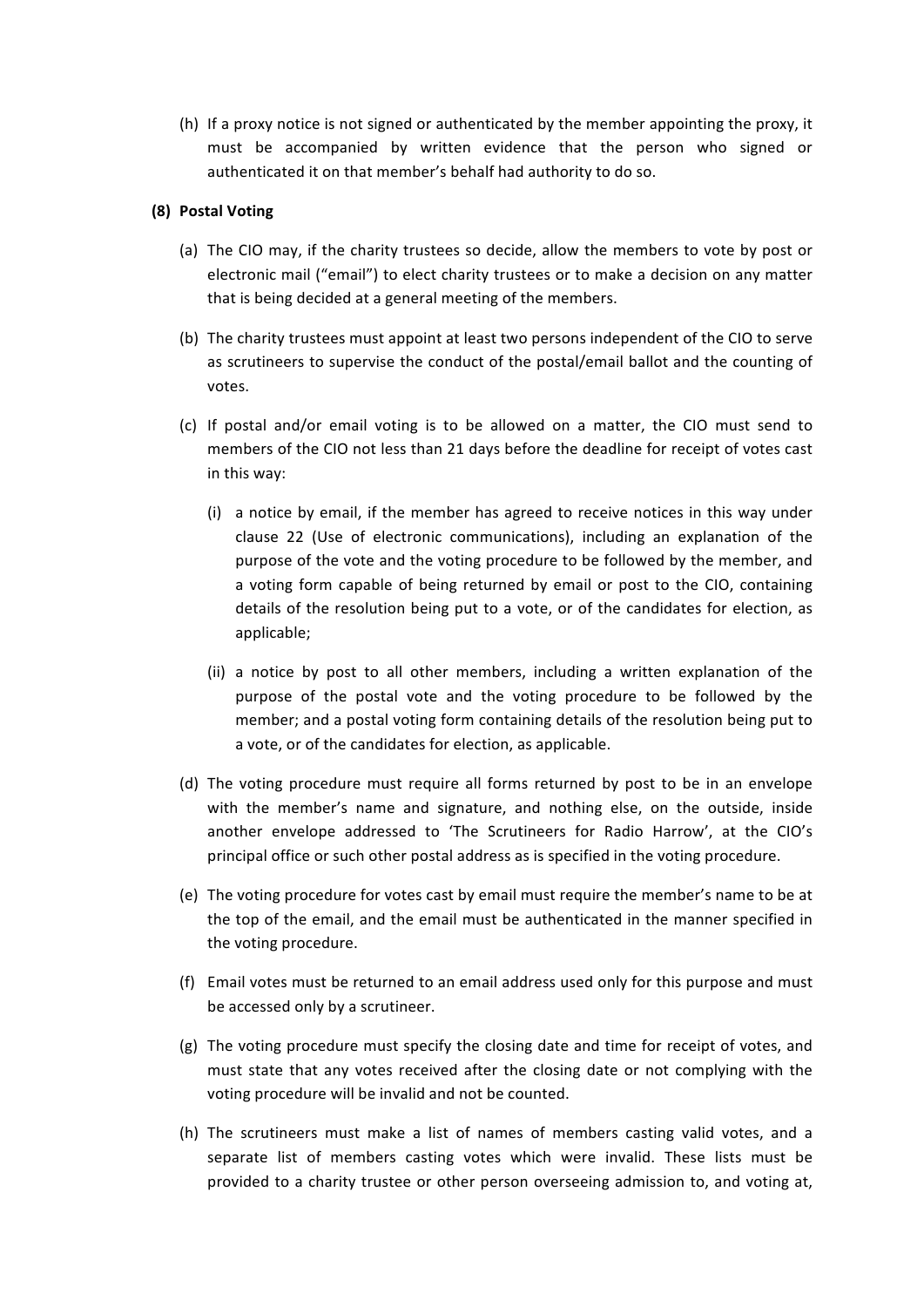the general meeting. A member who has cast a valid postal or email vote must not vote at the meeting, and must not be counted in the quorum for any part of the meeting on which he, she or it has already cast a valid vote. A member who has cast an invalid vote by post or email is allowed to vote at the meeting and counts towards the quorum.

- (i) For postal votes, the scrutineers must retain the internal envelopes (with the member's name and signature). For email votes, the scrutineers must cut off and retain any part of the email that includes the member's name. In each case, a scrutineer must record on this evidence of the member's name that the vote has been counted, or if the vote has been declared invalid, the reason for such declaration.
- (j) Votes cast by post or email must be counted by all the scrutineers before the meeting at which the vote is to be taken. The scrutineers must provide to the person chairing the meeting written confirmation of the number of valid votes received by post and email and the number of votes received which were invalid.
- (k) The scrutineers must not disclose the result of the postal/email ballot until after votes taken by hand or by poll at the meeting, or by poll after the meeting, have been counted. Only at this point shall the scrutineers declare the result of the valid votes received, and these votes shall be included in the declaration of the result of the vote.
- (I) Following the final declaration of the result of the vote, the scrutineers must provide to a charity trustee or other authorised person bundles containing the evidence of members submitting valid postal votes; evidence of members submitting valid email votes; evidence of invalid votes; the valid votes; and the invalid votes.
- (m) Any dispute about the conduct of a postal or email ballot must be referred initially to a panel set up by the charity trustees, to consist of two trustees and two persons independent of the CIO. If the dispute cannot be satisfactorily resolved by the panel, it must be referred to the Electoral Reform Services.

#### **(9) Representation of organisations and corporate members**

An organisation or a corporate body that is a member of the CIO may, in accordance with its usual decision-making process, authorise a person to act as its representative at any general meeting of the CIO.

The representative is entitled to exercise the same powers on behalf of the organisation or corporate body as the organisation or corporate body could exercise as an individual member of the CIO.

#### **(10) Adjournment of meetings**

The chair may with the consent of a meeting at which a quorum is present (and shall if so directed by the meeting) adjourn the meeting to another time and/or place. No business may be transacted at an adjourned meeting except business which could properly have been transacted at the original meeting.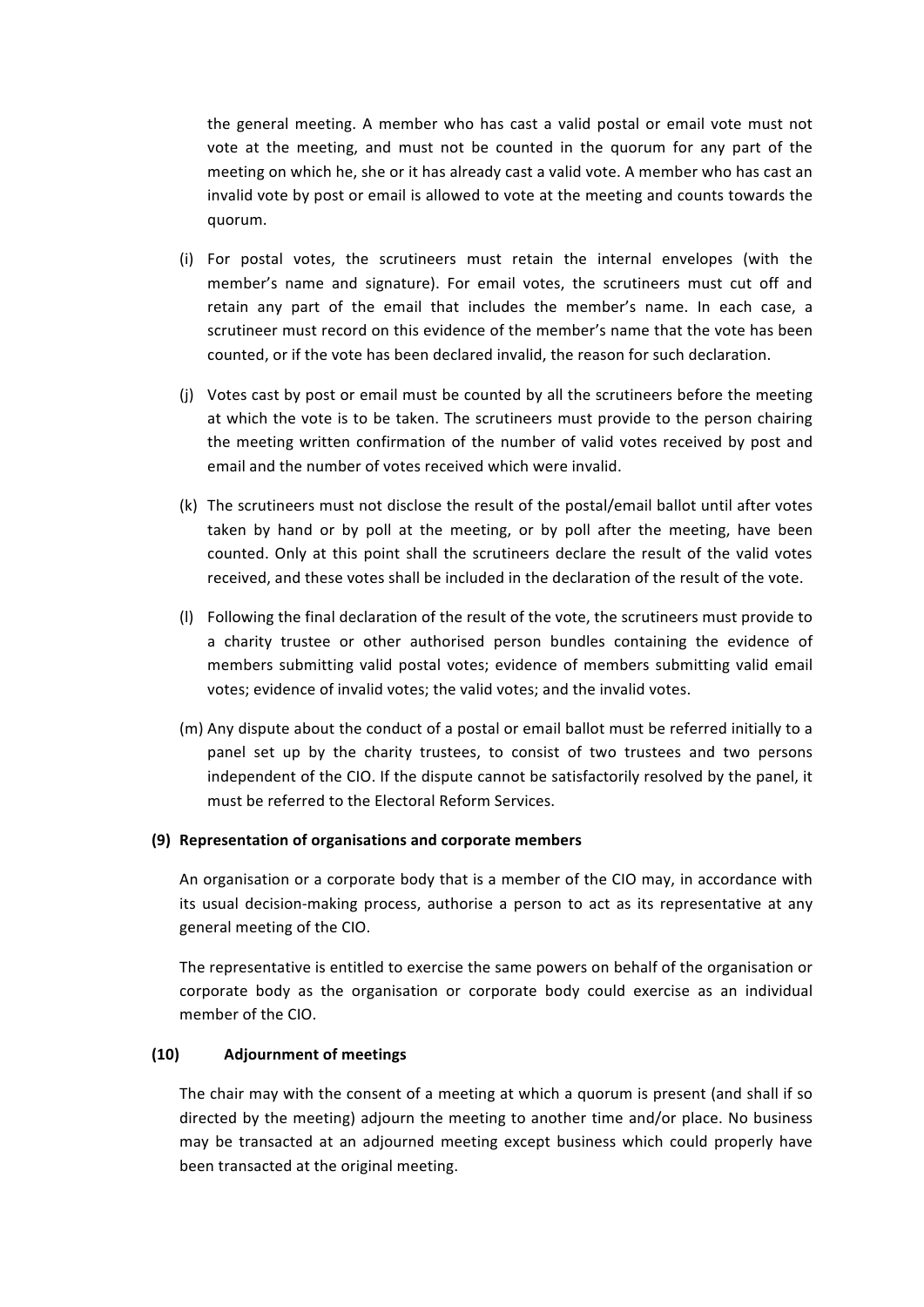#### **12. Charity trustees**

#### **(1) Functions and duties of charity trustees**

The charity trustees shall manage the affairs of the CIO and may for that purpose exercise all the powers of the CIO. It is the duty of each charity trustee:

- (a) to exercise his or her powers and to perform his or her functions as a trustee of the CIO in the way he or she decides in good faith would be most likely to further the purposes of the CIO; and
- (b) to exercise, in the performance of those functions, such care and skill as is reasonable in the circumstances having regard in particular to:
	- (i) any special knowledge or experience that he or she has or holds himself or herself out as having; and
	- (ii) if he or she acts as a charity trustee of the CIO in the course of a business or profession, to any special knowledge or experience that it is reasonable to expect of a person acting in the course of that kind of business or profession.

#### **(2) Eligibility for trusteeship**

- (a) Every charity trustee must be a natural person.
- (b) No one may be appointed as a charity trustee:
	- if he or she is under the age of 16 years; or
	- if he or she would automatically cease to hold office under the provisions of clause 15(1)(g).
- (c) No one is entitled to act as a charity trustee whether on appointment or on any reappointment until he or she has expressly acknowledged, in whatever way the charity trustees decide, his or her acceptance of the office of charity trustee.
- (d) At least one of the trustees of the CIO must be 18 years of age or over. If there is no trustee aged at least 18 years, the remaining trustee or trustees may act only to call a meeting of the charity trustees, or appoint a new charity trustee.

#### **(3) Number of charity trustees**

(a) There should be:

not less than three nor more than seven elected trustees:

and

not more than three appointed trustees.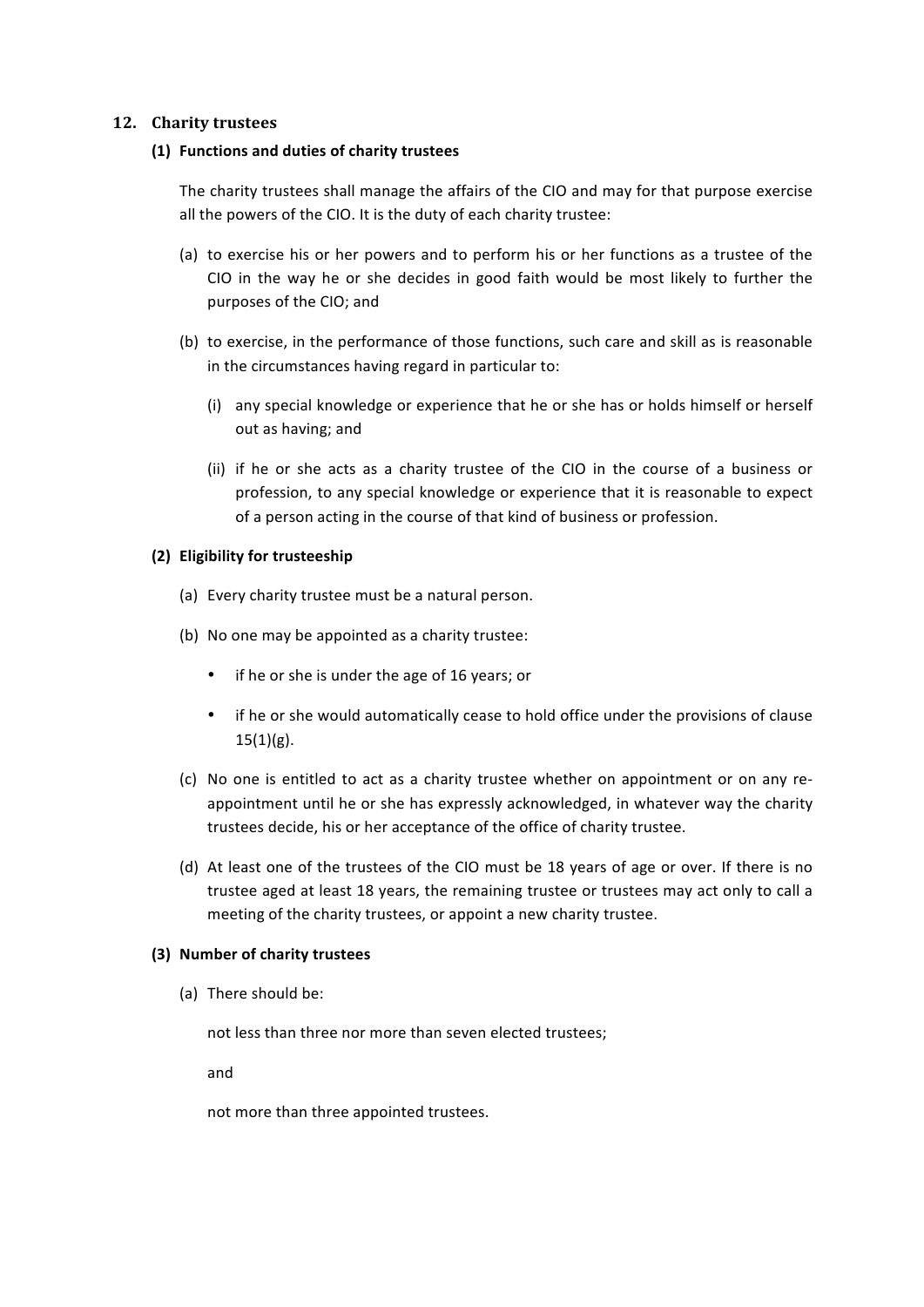- (b) There must be at least three charity trustees. If the number falls below this minimum, the remaining trustee or trustees may act only to call a meeting of the charity trustees, or appoint a new charity trustee.
- (c) The maximum number of charity trustees that can be appointed is as provided in subclause (a) of this clause. No trustee appointment may be made in excess of these provisions.

#### **(4) First charity trustees**

The first charity trustees of the CIO are  $-$ 

**Matt Blank** Keith Chilvers Ben Hart

# 13. **Appointment of charity trustees**

# **(1) Elected charity trustees**

- (a) At every annual general meeting of the members of the CIO, one-third of the elected charity trustees shall retire from office. If the number of elected charity trustees is not three or a multiple of three, then the number nearest to one-third shall retire from office, but if there is only one charity trustee, he or she shall retire;
- (b) The charity trustees to retire by rotation shall be those who have been longest in office since their last appointment or reappointment. If any trustees were last appointed or reappointed on the same day those to retire shall (unless they otherwise agree among themselves) be determined by lot;
- (c) The vacancies so arising may be filled by the decision of the members at the annual general meeting; any vacancies not filled at the annual general meeting may be filled as provided in sub-clause (d) of this clause;
- (d) The members or the charity trustees may at any time decide to appoint a new charity trustee, whether in place of a charity trustee who has retired or been removed in accordance with clause 15 (Retirement and removal of charity trustees), or as an additional charity trustee, provided that the limit specified in clause 12(3) on the number of charity trustees would not as a result be exceeded;
- (e) A person so appointed by the members of the CIO shall retire in accordance with the provisions of sub-clauses (a) and (b) of this clause. A person so appointed by the charity trustees shall retire at the conclusion of the annual general meeting next following the date of his or her appointment, and shall not be counted for the purpose of determining which of the charity trustees is to retire by rotation at that meeting.

#### **(2) Appointed charity trustees**

(a) Every appointed trustee must be appointed by a resolution passed at a properly convened meeting of the charity trustees.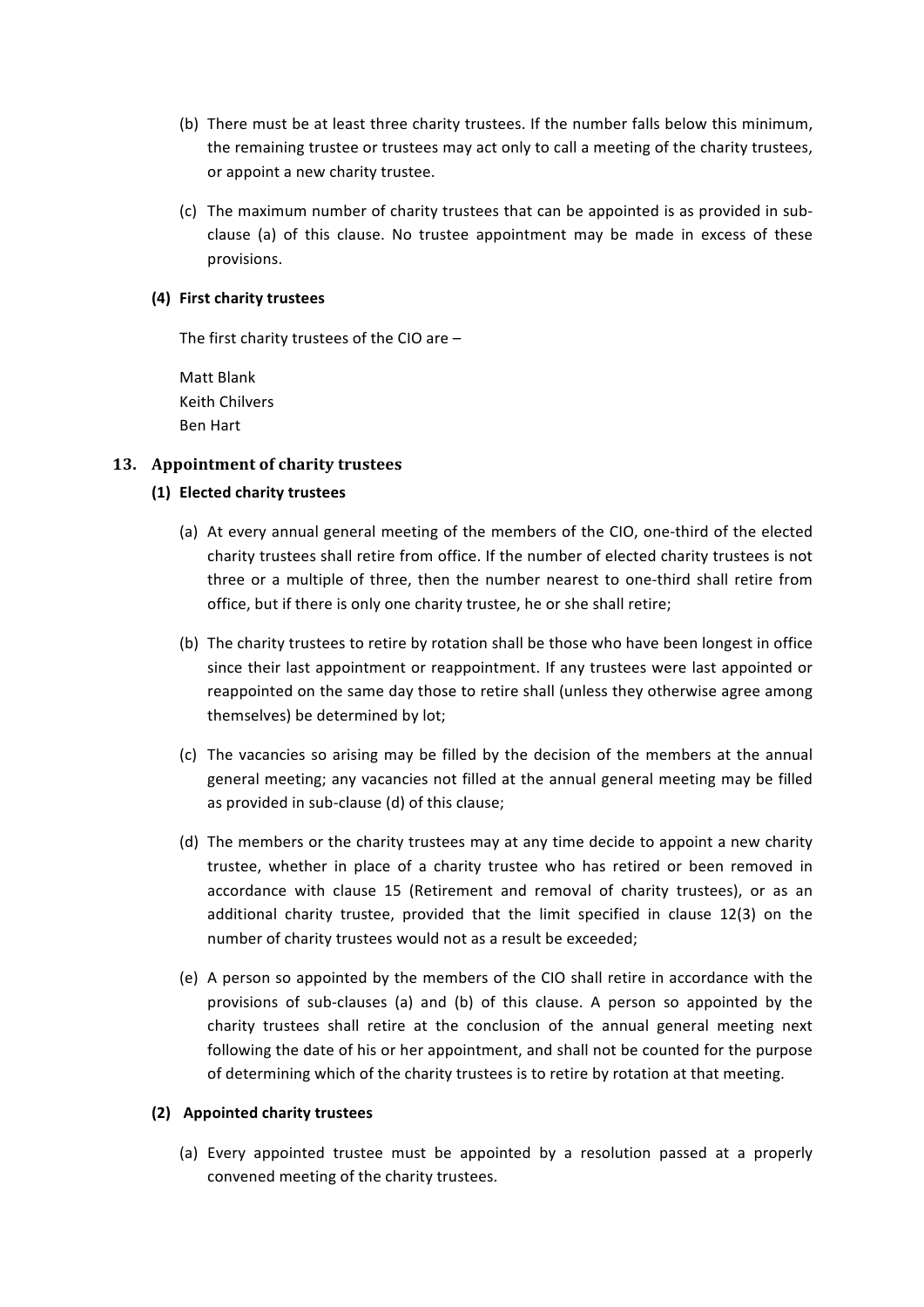- (b) In selecting individuals for appointment as appointed charity trustees, the charity trustees must have regard to the skills, knowledge and experience needed for the effective administration of the CIO.
- (c) Each appointment must be for a term of no more than 3 years.
- (d) The appointment will be effective from the later of:
	- (i) the date of the appointment or reappointment; or
	- (ii) the date on which the individual's previous appointment expires.

# **14.** Information for new charity trustees

The charity trustees will make available to each new charity trustee, on or before his or her first appointment:

- (a) a copy of this constitution and any amendments made to it; and
- (b) a copy of the CIO's latest trustees' annual report and statement of accounts.

# **15.** Retirement and removal of charity trustees

- (1) A charity trustee ceases to hold office if he or she:
	- (a) retires by notifying the CIO in writing (but only if enough charity trustees will remain in office when the notice of resignation takes effect to form a quorum for meetings);
	- (b) is absent without the permission of the charity trustees from all their meetings held within a period of six months and the trustees resolve that his or her office be vacated;
	- (c) dies;
	- (d) in the written opinion, given to the CIO, of a registered medical practitioner treating that person, has become physically or mentally incapable of acting as a director and may remain so for more than three months;
	- (e) is removed by the members of the CIO in accordance with sub-clause (2) of this clause;
	- (f) is removed by the charity trustees in accordance with sub-clause  $(3)$  of this clause; or
	- $(g)$  is disqualified from acting as a charity trustee by virtue of sections 178-180 of the Charities Act 2011 (or any statutory re-enactment or modification of that provision).
- (2) A charity trustee shall be removed from office if a resolution to remove that trustee is proposed at a general meeting of the members called for that purpose and properly convened in accordance with clause 11, and the resolution is passed by a two-thirds majority of votes cast at the meeting.
- (3) A charity trustee shall be removed from office if a resolution to remove that trustee is proposed at a meeting of the charity trustees properly convened in accordance with clause 19, and the resolution is passed by a two-thirds majority (excluding, for this purpose, the Trustee in question).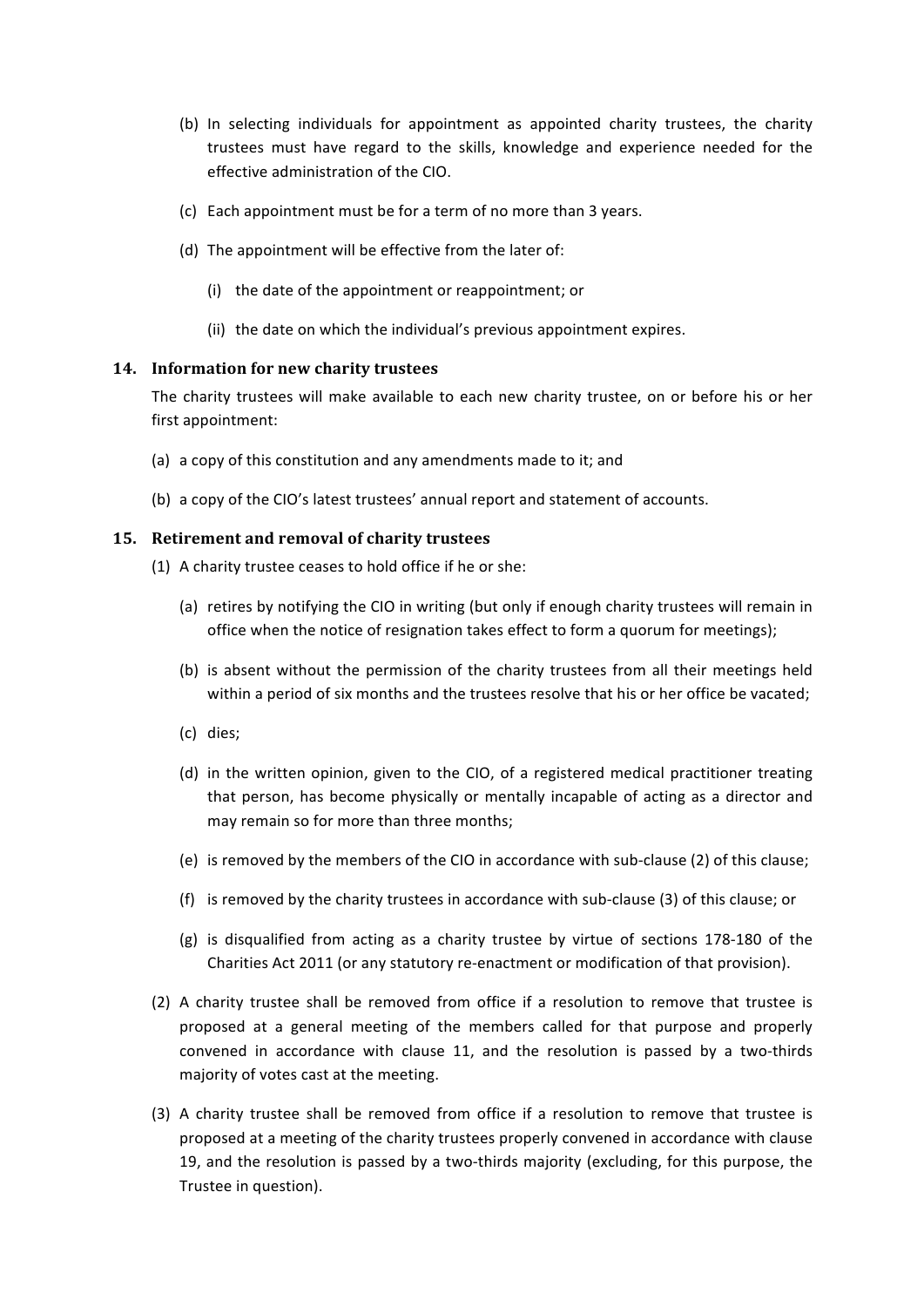(4) A resolution to remove a charity trustee in accordance with this clause shall not take effect unless the individual concerned has been given at least 14 clear days' notice in writing that the resolution is to be proposed, specifying the circumstances alleged to justify removal from office, and has been given a reasonable opportunity of making oral and/or written representations to the meeting.

# 16. Reappointment of charity trustees

Any person who retires as a charity trustee by rotation or by giving notice to the CIO is eligible for reappointment.

# **17. Taking of decisions by charity trustees**

Any decision may be taken either:

- at a meeting of the charity trustees; or
- by resolution in writing or electronic form agreed by all of the charity trustees, which may comprise either a single document or several documents containing the text of the resolution in like form to each of which one or more charity trustees has signified their agreement.

# **18. Delegation by charity trustees**

- (1) The charity trustees may delegate any of their powers or functions to a committee or committees, and, if they do, they must determine the terms and conditions on which the delegation is made. The charity trustees may at any time alter those terms and conditions, or revoke the delegation.
- (2) This power is in addition to the power of delegation in the General Regulations and any other power of delegation available to the charity trustees, but is subject to the following requirements -
	- (a) a committee may consist of two or more persons, but at least one member of each committee must be a charity trustee;
	- (b) the acts and proceedings of any committee must be brought to the attention of the charity trustees as a whole as soon as is reasonably practicable; and
	- (c) the charity trustees shall from time to time review the arrangements which they have made for the delegation of their powers.

#### 19. Meetings and proceedings of charity trustees

#### **(1) Calling meetings**

- (a) Any charity trustee may call a meeting of the charity trustees.
- (b) Subject to that, the charity trustees shall decide how their meetings are to be called, and what notice is required.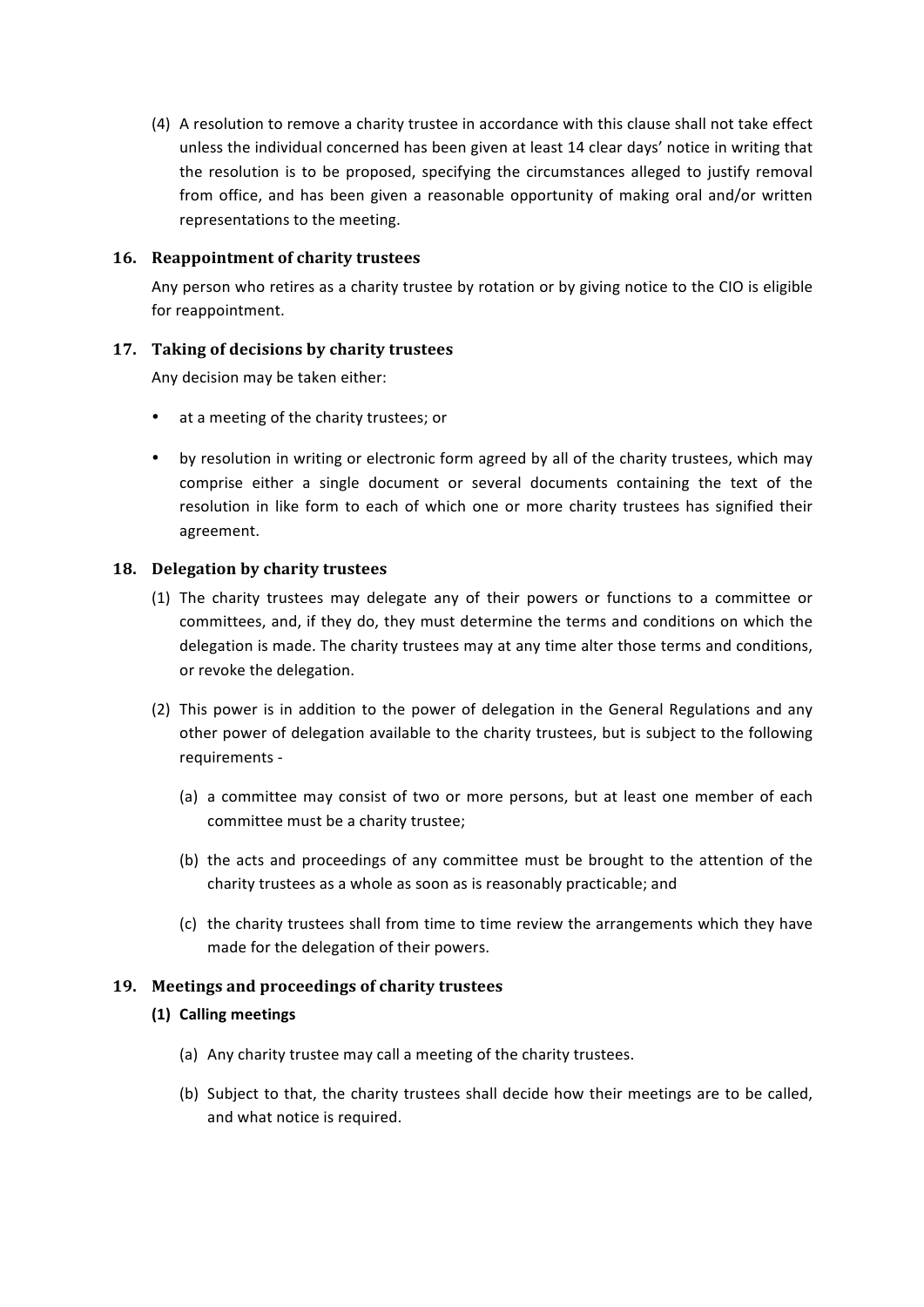#### **(2) Chairing of meetings**

The charity trustees may appoint one of their number to chair their meetings and may at any time revoke such appointment. If no-one has been so appointed, or if the person appointed is unwilling to preside or is not present within 10 minutes after the time of the meeting, the charity trustees present may appoint one of their number to chair that meeting.

# **(3) Procedure at meetings**

- (a) No decision shall be taken at a meeting unless a quorum is present at the time when the decision is taken. The quorum is two charity trustees, or the number nearest to one third of the total number of charity trustees, whichever is greater, or such larger number as the charity trustees may decide from time to time. A charity trustee shall not be counted in the quorum present when any decision is made about a matter upon which he or she is not entitled to vote.
- (b) Questions arising at a meeting shall be decided by a majority of those eligible to vote.
- (c) In the case of an equality of votes, the chair shall have a second or casting vote.

# **(4) Participation in meetings by electronic means**

- (a) A meeting may be held by suitable electronic means agreed by the charity trustees in which each participant may communicate with all the other participants.
- (b) Any charity trustee participating at a meeting by suitable electronic means agreed by the charity trustees in which a participant or participants may communicate with all the other participants shall qualify as being present at the meeting.
- (c) Meetings held by electronic means must comply with rules for meetings, including chairing and the taking of minutes.

#### **20.** Saving provisions

- (1) Subject to sub-clause  $(2)$  of this clause, all decisions of the charity trustees, or of a committee to which the charity trustees have delegated any of their powers or functions according to clause 18 (Delegation by charity trustees), shall be valid notwithstanding the participation in any vote of a charity trustee:
	- who was disqualified from holding office;
	- who had previously retired or who had been obliged by the constitution to vacate office;
	- who was not entitled to vote on the matter, whether by reason of a conflict of interest or otherwise: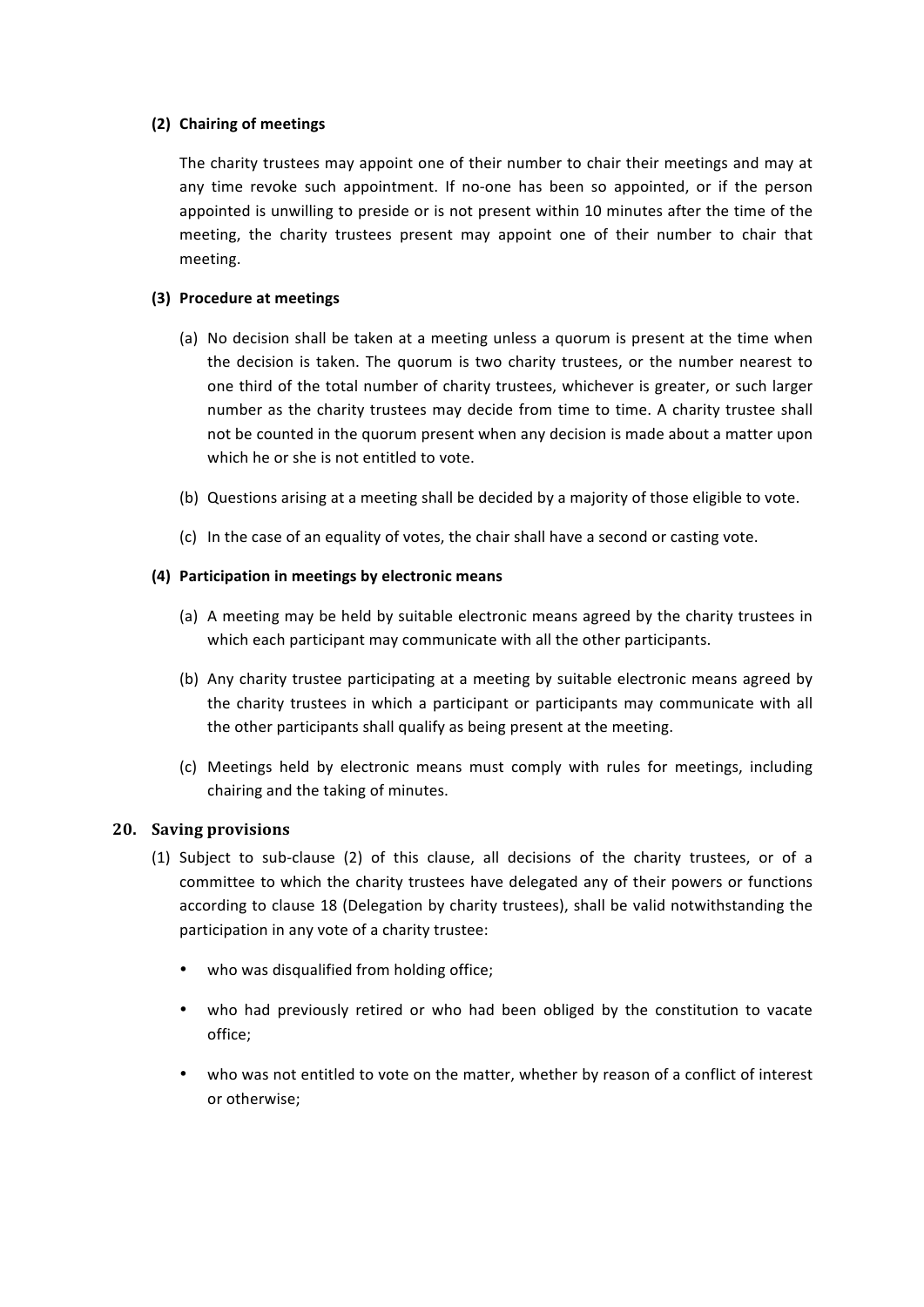if, without the vote of that charity trustee and that charity trustee being counted in the quorum, the decision has been made by a majority of the charity trustees at a quorate meeting.

(2) Sub-clause (1) of this clause does not permit a charity trustee to keep any benefit that may be conferred upon him or her by a resolution of the charity trustees or of a committee of charity trustees if, but for clause  $(1)$ , the resolution would have been void, or if the charity trustee has not complied with clause 7 (Conflicts of interest and conflicts of loyalty).

# **21. Execution of documents**

- (1) The CIO shall execute documents by signature.
- $(2)$  A document is validly executed by signature if it is signed by at least two of the charity trustees.

# **22. Use of electronic communications**

#### **(1) General**

The CIO will comply with the requirements of the Communications Provisions in the General Regulations and in particular:

- (a) the requirement to provide within 21 days to any member on request a hard copy of any document or information sent to the member otherwise than in hard copy form;
- (b) any requirements to provide information to the Commission in a particular form or manner.

# **(2) To the CIO**

Any member or charity trustee of the CIO may communicate electronically with the CIO to an address specified by the CIO for the purpose, so long as the communication is authenticated in a manner which is satisfactory to the CIO.

#### **(3) By the CIO**

- (a) Any member or charity trustee of the CIO, by providing the CIO with his or her email address or similar, is taken to have agreed to receive communications from the CIO in electronic form at that address, unless the member has indicated to the CIO his or her unwillingness to receive such communications in that form.
- (b) The charity trustees may, subject to compliance with any legal requirements, by means of publication on its website  $-$ 
	- (i) provide the members with the notice referred to in clause  $11(3)$  (Notice of general meetings);
	- (ii) give charity trustees notice of their meetings in accordance with clause  $19(1)$ (Calling meetings); and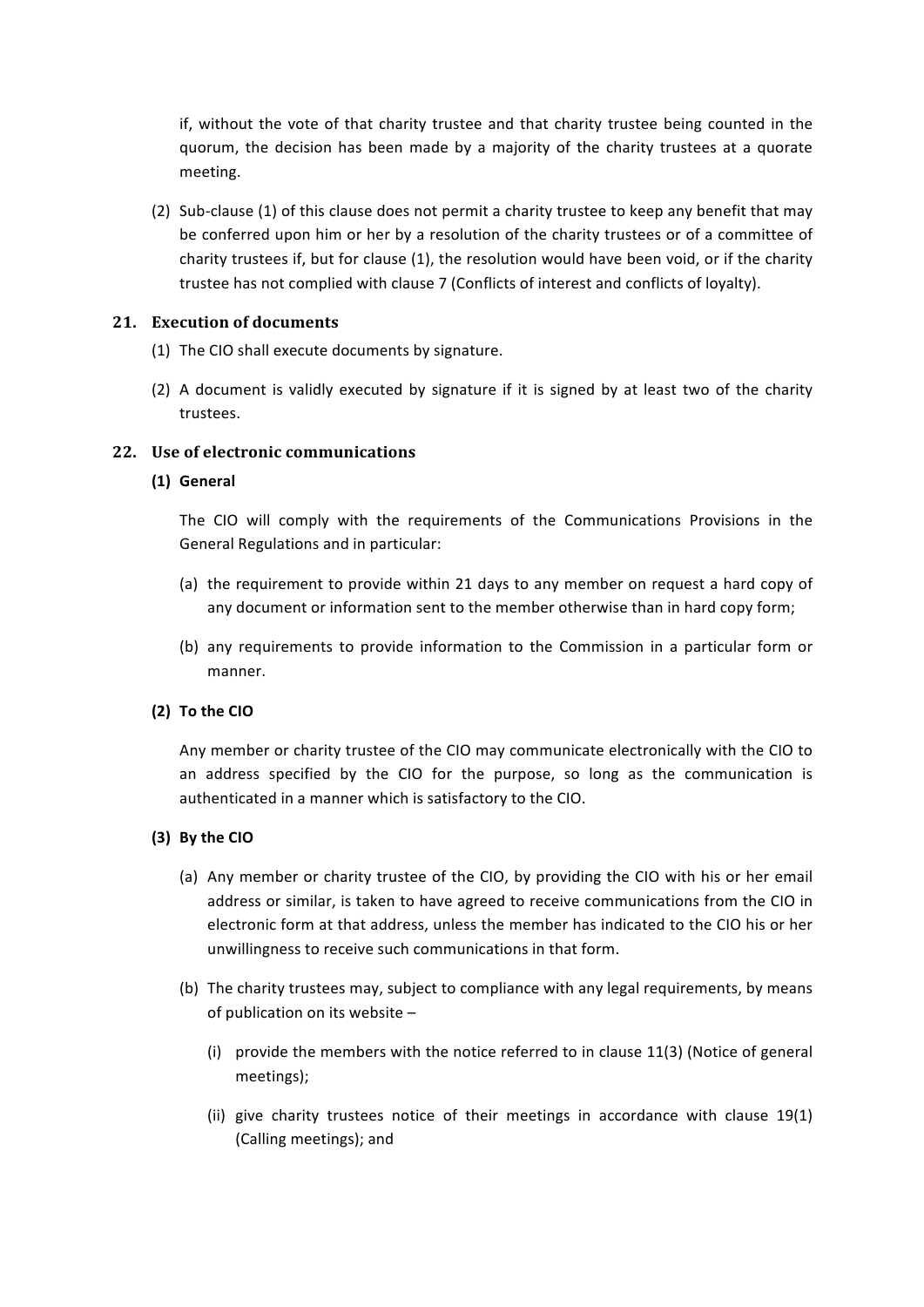- (iii) submit any proposal to the members or charity trustees for decision by written resolution or postal vote in accordance with the CIO's powers under clause 10 (Members' decisions), or 10(3) (Taking ordinary decisions by written resolution without a general meeting)[, or 11(8) (Postal Voting).
- (c) The charity trustees must:
	- (i) take reasonable steps to ensure that members and charity trustees are promptly notified of the publication of any such notice or proposal;
	- (ii) send any such notice or proposal in hard copy form to any member or charity trustee who has not consented to receive communications in electronic form.

# **23. Keeping of Registers**

The CIO must comply with its obligations under the General Regulations in relation to the keeping of, and provision of access to, registers of its members and charity trustees.

#### **24. Minutes**

The charity trustees must keep minutes of all:

- (1) appointments of officers made by the charity trustees;
- (2) proceedings at general meetings of the CIO;
- (3) meetings of the charity trustees and committees of charity trustees including:
	- the names of the trustees present at the meeting;
	- the decisions made at the meetings; and
	- where appropriate the reasons for the decisions;
- (4) decisions made by the charity trustees otherwise than in meetings.

#### **25.** Accounting records, accounts, annual reports and returns, register maintenance

(1) The charity trustees must comply with the requirements of the Charities Act 2011 with regard to the keeping of accounting records, to the preparation and scrutiny of statements of accounts, and to the preparation of annual reports and returns.

The statements of accounts, reports and returns must be sent to the Charity Commission, regardless of the income of the CIO, within 10 months of the financial year end.

(2) The charity trustees must comply with their obligation to inform the Commission within 28 days of any change in the particulars of the CIO entered on the Central Register of Charities.

#### **26. Rules**

The charity trustees may from time to time make such reasonable and proper rules or bye laws as they may deem necessary or expedient for the proper conduct and management of the CIO, but such rules or bye laws must not be inconsistent with any provision of this constitution.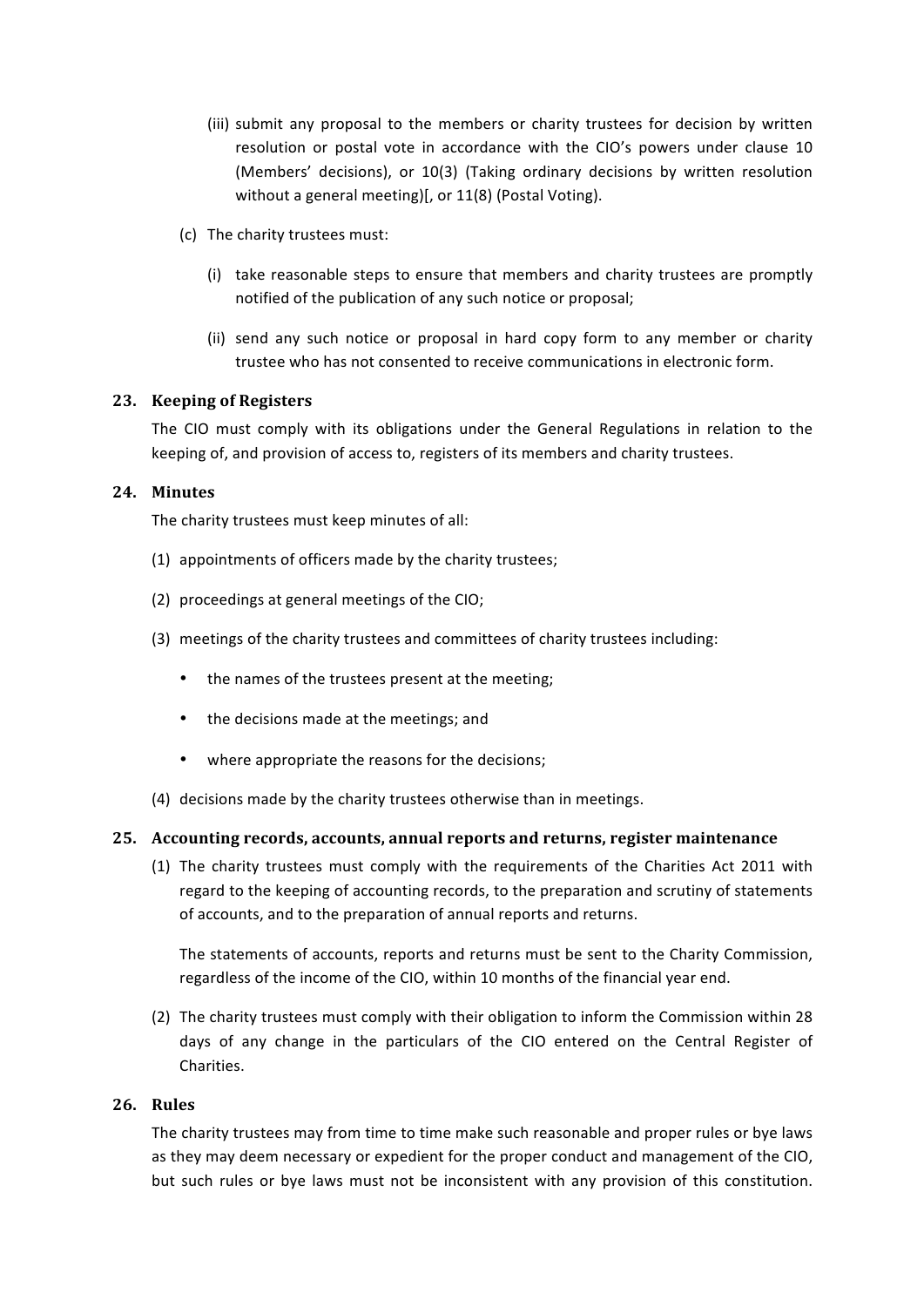Copies of any such rules or bye laws currently in force must be made available to any member of the CIO on request.

#### **27. Disputes**

If a dispute arises between members of the CIO about the validity or propriety of anything done by the members under this constitution, and the dispute cannot be resolved by agreement, the parties to the dispute must first try in good faith to settle the dispute by mediation before resorting to litigation.

#### **28.** Amendment of constitution

As provided by clauses 224-227 of the Charities Act 2011:

- (1) This constitution can only be amended:
	- (a) by resolution agreed in writing by all members of the CIO; or
	- (b) by a resolution passed by a 75% majority of votes cast at a general meeting of the members of the CIO.
- (2) Any alteration of clause 3 (Objects), clause 29 (Voluntary winding up or dissolution), this clause, or of any provision where the alteration would provide authorisation for any benefit to be obtained by charity trustees or members of the CIO or persons connected with them, requires the prior written consent of the Charity Commission.
- (3) No amendment that is inconsistent with the provisions of the Charities Act 2011 or the General Regulations shall be valid.
- (4) A copy of any resolution altering the constitution, together with a copy of the  $ClO's$ constitution as amended, must be sent to the Commission within 15 days from the date on which the resolution is passed. The amendment does not take effect until it has been recorded in the Register of Charities.

#### **29. Voluntary winding up or dissolution**

- (1) As provided by the Dissolution Regulations, the CIO may be dissolved by resolution of its members. Any decision by the members to wind up or dissolve the CIO can only be made:
	- (a) at a general meeting of the members of the CIO called in accordance with clause 11 (General meetings of members), of which not less than 14 days' notice has been given to those eligible to attend and vote:
		- (i) by a resolution passed by a 75% majority of those voting, or
		- (ii) by a resolution passed by decision taken without a vote and without any expression of dissent in response to the question put to the general meeting; or
	- (b) by a resolution agreed in writing by all members of the CIO.
- (2) Subject to the payment of all the CIO's debts: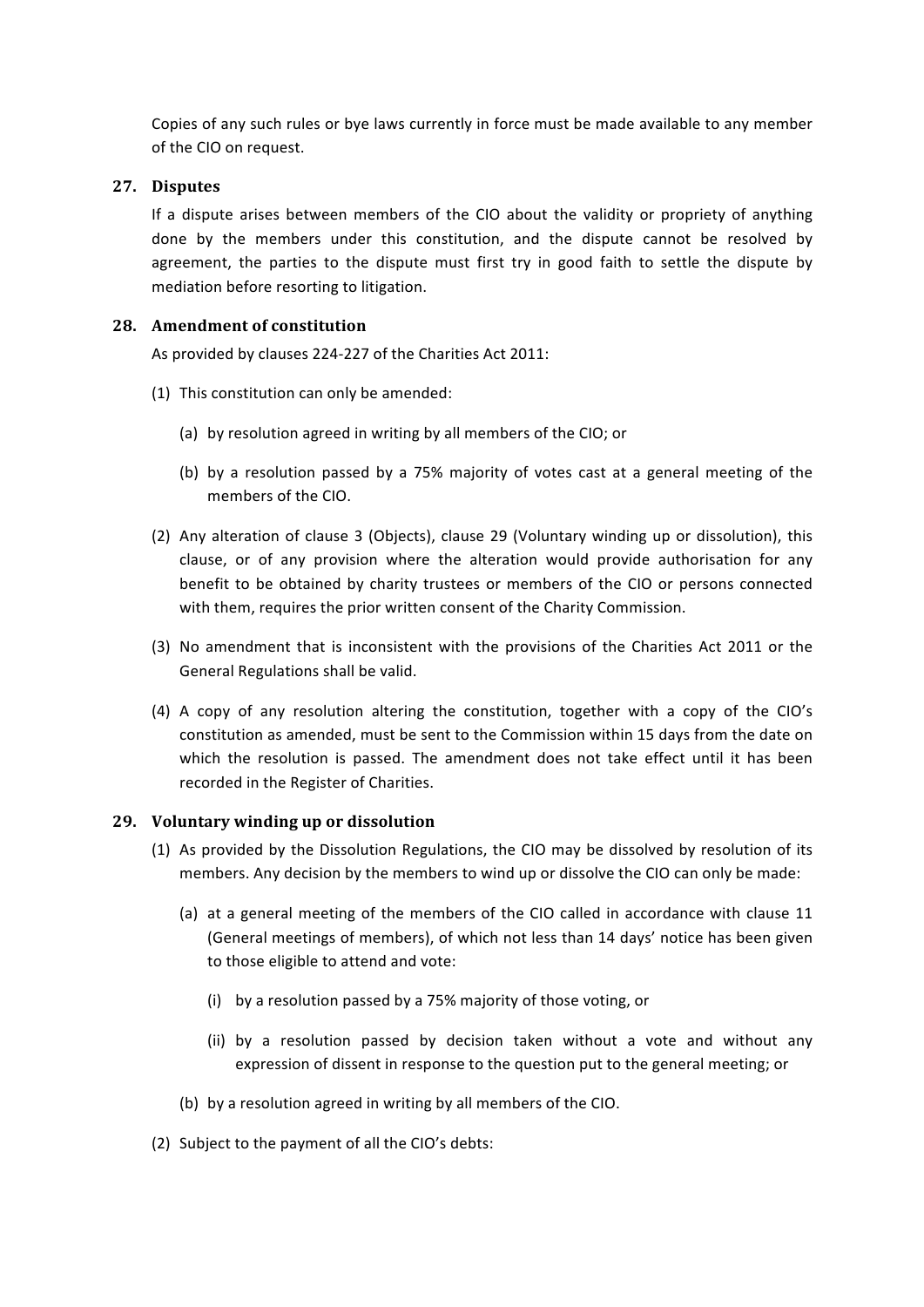- (a) Any resolution for the winding up of the CIO, or for the dissolution of the CIO without winding up, may contain a provision directing how any remaining assets of the CIO shall be applied.
- (b) If the resolution does not contain such a provision, the charity trustees must decide how any remaining assets of the CIO shall be applied.
- (c) In either case the remaining assets must be applied for charitable purposes the same as or similar to those of the CIO.
- (3) The CIO must observe the requirements of the Dissolution Regulations in applying to the Commission for the CIO to be removed from the Register of Charities, and in particular:
	- (a) the charity trustees must send with their application to the Commission:
		- (i) a copy of the resolution passed by the members of the CIO;
		- (ii) a declaration by the charity trustees that any debts and other liabilities of the CIO have been settled or otherwise provided for in full; and
		- (iii) a statement by the charity trustees setting out the way in which any property of the CIO has been or is to be applied prior to its dissolution in accordance with this constitution;
	- (b) the charity trustees must ensure that a copy of the application is sent within seven days to every member and employee of the CIO, and to any charity trustee of the CIO who was not privy to the application.
- (4) If the CIO is to be wound up or dissolved in any other circumstances, the provisions of the Dissolution Regulations must be followed.

#### **30. Interpretation**

In this constitution:

#### "connected person" means:

- (a) a child, parent, grandchild, grandparent, brother or sister of the charity trustee;
- (b) the spouse or civil partner of the charity trustee or of any person falling within sub-clause (a) above;
- (c) a person carrying on business in partnership with the charity trustee or with any person falling within sub-clause (a) or (b) above;
- (d) an institution which is controlled  $-$ 
	- (i) by the charity trustee or any connected person falling within sub-clause (a), (b), or (c) above; or
	- (ii) by two or more persons falling within sub-clause  $(d)(i)$ , when taken together